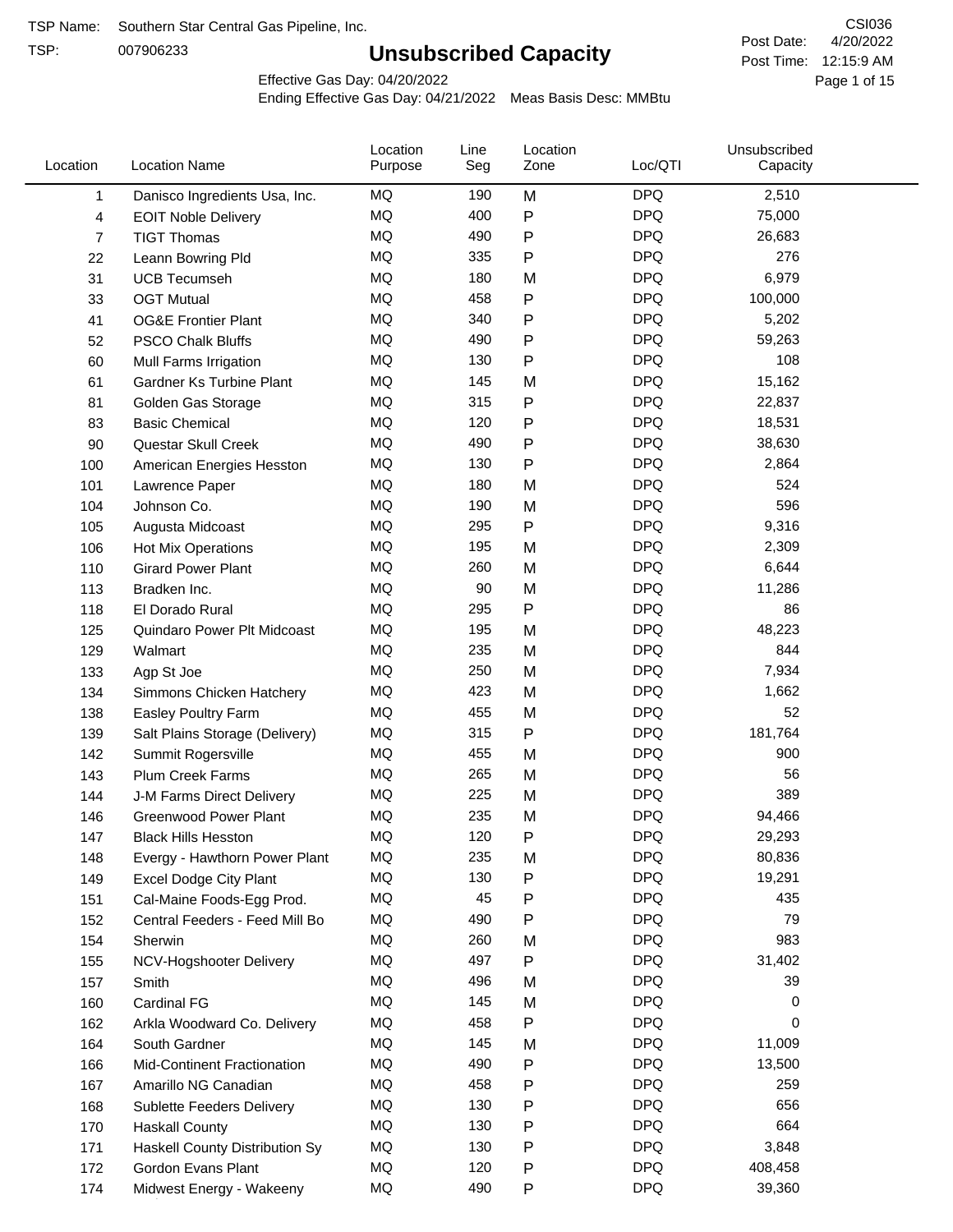TSP:

# **Unsubscribed Capacity**

4/20/2022 Page 2 of 15 Post Time: 12:15:9 AM CSI036 Post Date:

Effective Gas Day: 04/20/2022

| Location | <b>Location Name</b>                  | Location<br>Purpose | Line<br>Seg | Location<br>Zone | Loc/QTI    | Unsubscribed<br>Capacity |  |
|----------|---------------------------------------|---------------------|-------------|------------------|------------|--------------------------|--|
| 175      | <b>Industrial Park</b>                | <b>MQ</b>           | 455         | M                | <b>DPQ</b> | 18,613                   |  |
| 176      | Uc Flint Oaks Hunt Club               | MQ                  | 498         | M                | <b>DPQ</b> | 3                        |  |
| 178      | ONG-Enid                              | MQ                  | 405         | P                | <b>DPQ</b> | 6,050                    |  |
| 179      | ONG-SW Oklahoma City                  | MQ                  | 340         | P                | <b>DPQ</b> | 33,833                   |  |
| 180      | <b>Superior Carney</b>                | <b>MQ</b>           | 390         | P                | <b>DPQ</b> | 12,290                   |  |
| 181      | DCP NW Booster                        | <b>MQ</b>           | 390         | P                | <b>DPQ</b> | 3,761                    |  |
| 183      | <b>DCP West Edmond</b>                | MQ                  | 400         | P                | <b>DPQ</b> | 2,865                    |  |
| 184      | <b>Constellation NewEnergy -</b>      | MQ                  | 493         | M                | <b>DPQ</b> | 1,847                    |  |
| 185      | <b>Constellation NewEnergy -</b>      | MQ                  | 333         | P                | <b>DPQ</b> | 3,502                    |  |
| 186      | Dennis Langley                        | MQ                  | 190         | M                | <b>DPQ</b> | 239                      |  |
| 189      | Dogwood Energy Power Plant            | MQ                  | 235         | M                | <b>DPQ</b> | 118,246                  |  |
| 193      | <b>KGS Cessna Delivery</b>            | MQ                  | 120         | P                | <b>DPQ</b> | 5,410                    |  |
| 195      | <b>Black Hills Lyons</b>              | MQ                  | 45          | P                | <b>DPQ</b> | 4,300                    |  |
| 197      | High Plains Ranch, LLC                | <b>MQ</b>           | 130         | P                | <b>DPQ</b> | 1,180                    |  |
| 198      | West Drumright                        | <b>MQ</b>           | 390         | P                | <b>DPQ</b> | 3,216                    |  |
| 202      | Evergy - West Gardner                 | MQ                  | 145         | M                | <b>DPQ</b> | 96,401                   |  |
| 203      | <b>Black Hills- Southern Terminal</b> | MQ                  | 333         | P                | <b>DPQ</b> | 65                       |  |
| 204      | Welch                                 | <b>MQ</b>           | 225         | M                | <b>DPQ</b> | 290                      |  |
| 206      | Arma-Girard-Pittsburg                 | <b>MQ</b>           | 260         | M                | <b>DPQ</b> | 29,402                   |  |
| 207      | Cher-Scam-W. Min-Carona-              | MQ                  | 260         | M                | <b>DPQ</b> | 546                      |  |
| 208      | <b>KGST Alden Interconnect</b>        | MQ                  | 490         | P                | <b>DPQ</b> | 25,000                   |  |
| 501      | Arkansas City                         | MQ                  | 333         | M                | <b>DPQ</b> | 16,895                   |  |
| 510      | Clearwater                            | <b>MQ</b>           | 120         | P                | <b>DPQ</b> | 492                      |  |
| 512      | <b>Conway Springs</b>                 | <b>MQ</b>           | 120         | P                | <b>DPQ</b> | 1,499                    |  |
| 525      | Harper                                | <b>MQ</b>           | 120         | P                | <b>DPQ</b> | 7,336                    |  |
| 530      | Kiowa                                 | <b>MQ</b>           | 315         | P                | <b>DPQ</b> | 1,217                    |  |
| 540      | Oxford                                | <b>MQ</b>           | 333         | P                | <b>DPQ</b> | 6,335                    |  |
| 590      | Wellington                            | MQ                  | 333         | P                | <b>DPQ</b> | 14,713                   |  |
| 610      | <b>Ks Prd Domestics</b>               | MQ                  | 120         | P                | <b>DPQ</b> | 82                       |  |
| 620      | Ok Prd Domestics                      | MQ                  | 400         | P                | <b>DPQ</b> | 45                       |  |
| 710      | <b>Ks Mkt Domestics</b>               | MQ                  | 90          | M                | <b>DPQ</b> | 961                      |  |
| 720      | Ok Mkt Domestics                      | <b>MQ</b>           | 225         | M                | <b>DPQ</b> | 44                       |  |
| 730      | Mo Mkt Domestics                      | MQ                  | 455         | M                | <b>DPQ</b> | 8                        |  |
| 904      | Arnett                                | MQ                  | 458         | Ρ                | <b>DPQ</b> | 1,069                    |  |
| 912      | Capron                                | MQ                  | 315         | Ρ                | <b>DPQ</b> | 110                      |  |
| 1103     | Olathe, KS                            | MQ                  | 190         | M                | <b>DPQ</b> | 92                       |  |
| 2008     | Barnsdall                             | MQ                  | 357         | P                | <b>DPQ</b> | 839                      |  |
| 2009     | Bartlesville & Dewey                  | MQ                  | 357         | Ρ                | <b>DPQ</b> | 47,112                   |  |
| 2016     | Delaware                              | MQ                  | 497         | Ρ                | <b>DPQ</b> | 224                      |  |
| 2056     | Nowata                                | MQ                  | 497         | P                | <b>DPQ</b> | 7,113                    |  |
| 2064     | Pawhuska                              | MQ                  | 334         | Ρ                | <b>DPQ</b> | 7,755                    |  |
| 2101     | Vinita                                | MQ                  | 225         | M                | <b>DPQ</b> | 7,655                    |  |
| 3504     | Alden                                 | MQ                  | 490         | Ρ                | <b>DPQ</b> | 185                      |  |
| 3508     | Barnard                               | MQ                  | 265         | M                | <b>DPQ</b> | 157                      |  |
| 3512     | Chase                                 | MQ                  | 45          | P                | <b>DPQ</b> | 340                      |  |
| 3520     | Ellsworth                             | MQ                  | 265         | M                | <b>DPQ</b> | 1,692                    |  |
| 3524     | Frederick                             | MQ                  | 265         | M                | <b>DPQ</b> | 60                       |  |
| 3528     | Geneseo                               | MQ                  | 265         | M                | <b>DPQ</b> | 712                      |  |
| 3544     | Kanopolis                             | MQ                  | 265         | М                | <b>DPQ</b> | 457                      |  |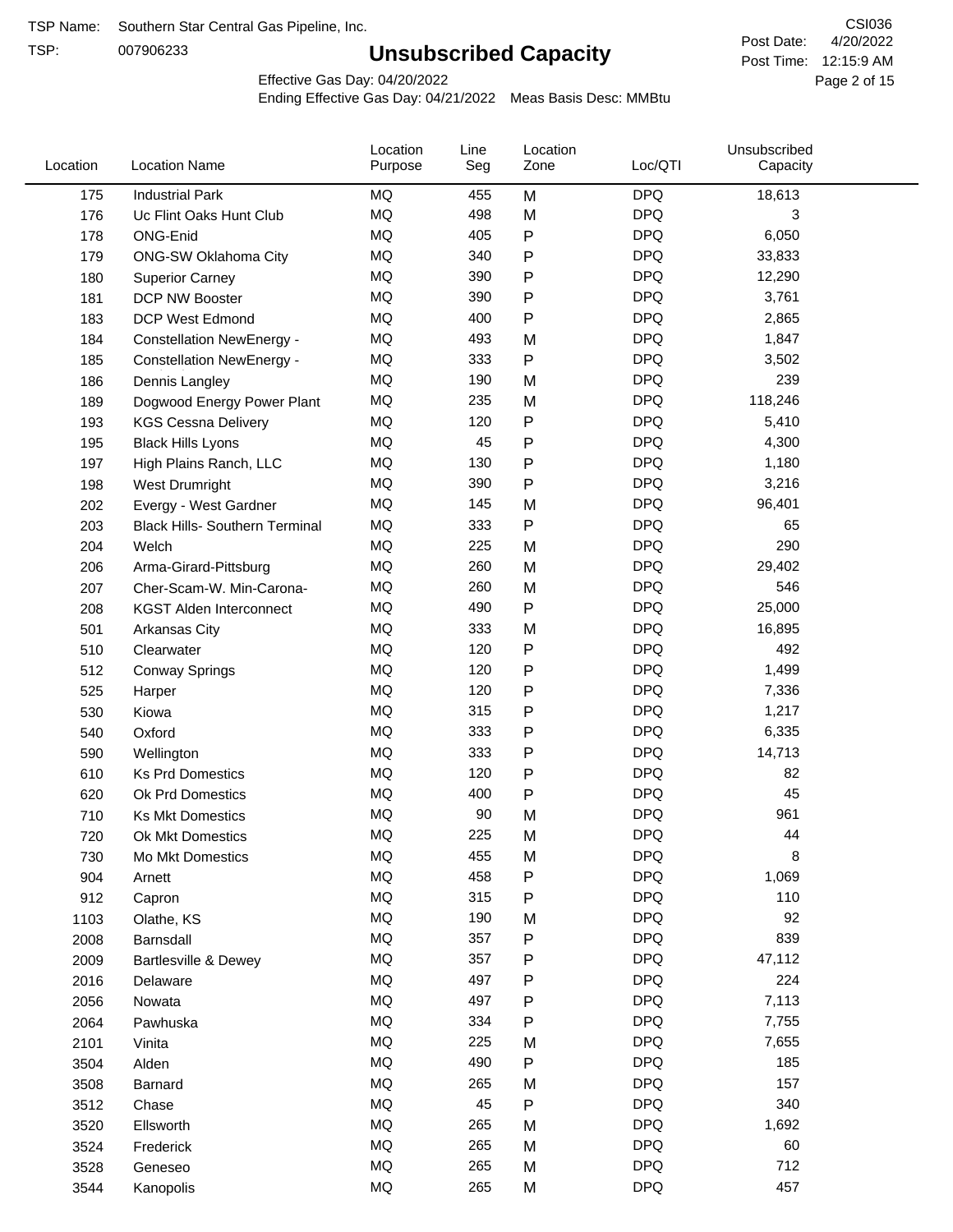TSP: 

# **Unsubscribed Capacity**

4/20/2022 Page 3 of 15 Post Time: 12:15:9 AM CSI036 Post Date:

Effective Gas Day: 04/20/2022

| Location | <b>Location Name</b>      | Location<br>Purpose | Line<br>Seg | Location<br>Zone | Loc/QTI    | Unsubscribed<br>Capacity |  |
|----------|---------------------------|---------------------|-------------|------------------|------------|--------------------------|--|
| 3548     | Lincoln                   | MQ                  | 265         | M                | <b>DPQ</b> | 4,528                    |  |
| 3551     | Lucas                     | MQ                  | 265         | M                | <b>DPQ</b> | 711                      |  |
| 3553     | Luray                     | <b>MQ</b>           | 265         | M                | <b>DPQ</b> | 77                       |  |
| 3555     | Minneapolis               | <b>MQ</b>           | 265         | M                | <b>DPQ</b> | 1,424                    |  |
| 3572     | Raymond                   | <b>MQ</b>           | 490         | $\mathsf{P}$     | <b>DPQ</b> | 75                       |  |
| 3576     | Sylvan Grove              | <b>MQ</b>           | 265         | M                | <b>DPQ</b> | 134                      |  |
| 3588     | Vesper                    | MQ                  | 265         | M                | <b>DPQ</b> | 42                       |  |
| 3608     | Beloit                    | MQ                  | 265         | M                | <b>DPQ</b> | 12,605                   |  |
| 3610     | <b>Burr Oak</b>           | MQ                  | 265         | M                | <b>DPQ</b> | 168                      |  |
| 3612     | Cawker City               | MQ                  | 265         | M                | <b>DPQ</b> | 625                      |  |
| 3616     | Downs                     | MQ                  | 265         | M                | <b>DPQ</b> | 382                      |  |
| 3620     | Esbon                     | <b>MQ</b>           | 265         | M                | <b>DPQ</b> | 63                       |  |
| 3624     | Formosa                   | <b>MQ</b>           | 265         | M                | <b>DPQ</b> | 120                      |  |
| 3628     | Glen Elder                | <b>MQ</b>           | 265         | M                | <b>DPQ</b> | 125                      |  |
| 3640     | Jewell                    | <b>MQ</b>           | 265         | M                | <b>DPQ</b> | 66                       |  |
| 3648     | Lebanon                   | MQ                  | 265         | M                | <b>DPQ</b> | 178                      |  |
| 3652     | Mankato                   | MQ                  | 265         | M                | <b>DPQ</b> | 1,807                    |  |
| 3654     | Montrose                  | <b>MQ</b>           | 265         | M                | <b>DPQ</b> | 192                      |  |
| 3660     | Osborne                   | <b>MQ</b>           | 265         | M                | <b>DPQ</b> | 4,776                    |  |
| 3676     | Smith Center              | MQ                  | 265         | M                | <b>DPQ</b> | 1,401                    |  |
| 4812     | Carthage, Jasper, & Lamar | <b>MQ</b>           | 450         | M                | <b>DPQ</b> | 5,570                    |  |
| 5002     | East Liberty Receipt      | M <sub>2</sub>      | 260         | M                | <b>RPQ</b> | 42,602                   |  |
| 6565     | Murray Gil Plant          | MQ                  | 120         | P                | <b>DPQ</b> | 166,038                  |  |
| 6704     | Atlanta                   | MQ                  | 333         | M                | <b>DPQ</b> | 107                      |  |
| 6706     | Augusta & Leon            | MQ                  | 295         | P                | <b>DPQ</b> | 46,347                   |  |
| 6712     | Benton                    | MQ                  | 300         | M                | <b>DPQ</b> | 22                       |  |
| 6714     | <b>Burden</b>             | MQ                  | 333         | M                | <b>DPQ</b> | 137                      |  |
| 6716     | Cambridge                 | <b>MQ</b>           | 333         | M                | <b>DPQ</b> | 83                       |  |
| 6720     | Dexter                    | <b>MQ</b>           | 333         | M                | <b>DPQ</b> | 128                      |  |
| 6722     | Douglas                   | <b>MQ</b>           | 295         | ${\sf P}$        | <b>DPQ</b> | 4,069                    |  |
| 6724     | El Dorado                 | <b>MQ</b>           | 300         | M                | <b>DPQ</b> | 14,336                   |  |
| 6764     | Potwin                    | <b>MQ</b>           | 300         | M                | <b>DPQ</b> | 125                      |  |
| 6780     | Towanda                   | MQ                  | 300         | M                | <b>DPQ</b> | 6                        |  |
| 6828     | Grenola                   | MQ                  | 333         | M                | <b>DPQ</b> | 127                      |  |
| 6852     | Madison                   | MQ                  | 140         | M                | <b>DPQ</b> | 379                      |  |
| 6860     | Olpe                      | MQ                  | 140         | M                | <b>DPQ</b> | 129                      |  |
| 7158     | <b>OFS Maysville</b>      | M <sub>2</sub>      | 385         | ${\sf P}$        | <b>RPQ</b> | 2,486                    |  |
| 9012     | Circleville               | MQ                  | 90          | M                | <b>DPQ</b> | 133                      |  |
| 9020     | Everest                   | $\sf{MQ}$           | 90          | M                | <b>DPQ</b> | 167                      |  |
| 9024     | Fairview                  | MQ                  | 90          | M                | <b>DPQ</b> | 171                      |  |
| 9026     | <b>Falls City</b>         | MQ                  | 90          | M                | <b>DPQ</b> | 12,490                   |  |
| 9032     | Hamlin                    | MQ                  | 90          | M                | <b>DPQ</b> | 50                       |  |
| 9034     | Hiawatha                  | MQ                  | 90          | M                | <b>DPQ</b> | 2,895                    |  |
| 9036     | Holton                    | MQ                  | 90          | M                | <b>DPQ</b> | 4,675                    |  |
| 9038     | Horton                    | MQ                  | 90          | M                | <b>DPQ</b> | 1,821                    |  |
| 9040     | Huron                     | MQ                  | 90          | M                | <b>DPQ</b> | 30                       |  |
| 9042     | Highland & Robinson       | MQ                  | 90          | M                | <b>DPQ</b> | 844                      |  |
| 9052     | Morrill                   | $\sf{MQ}$           | 90          | M                | <b>DPQ</b> | 228                      |  |
| 9054     | Muscotah                  | $\sf{MQ}$           | 90          | M                | <b>DPQ</b> | 612                      |  |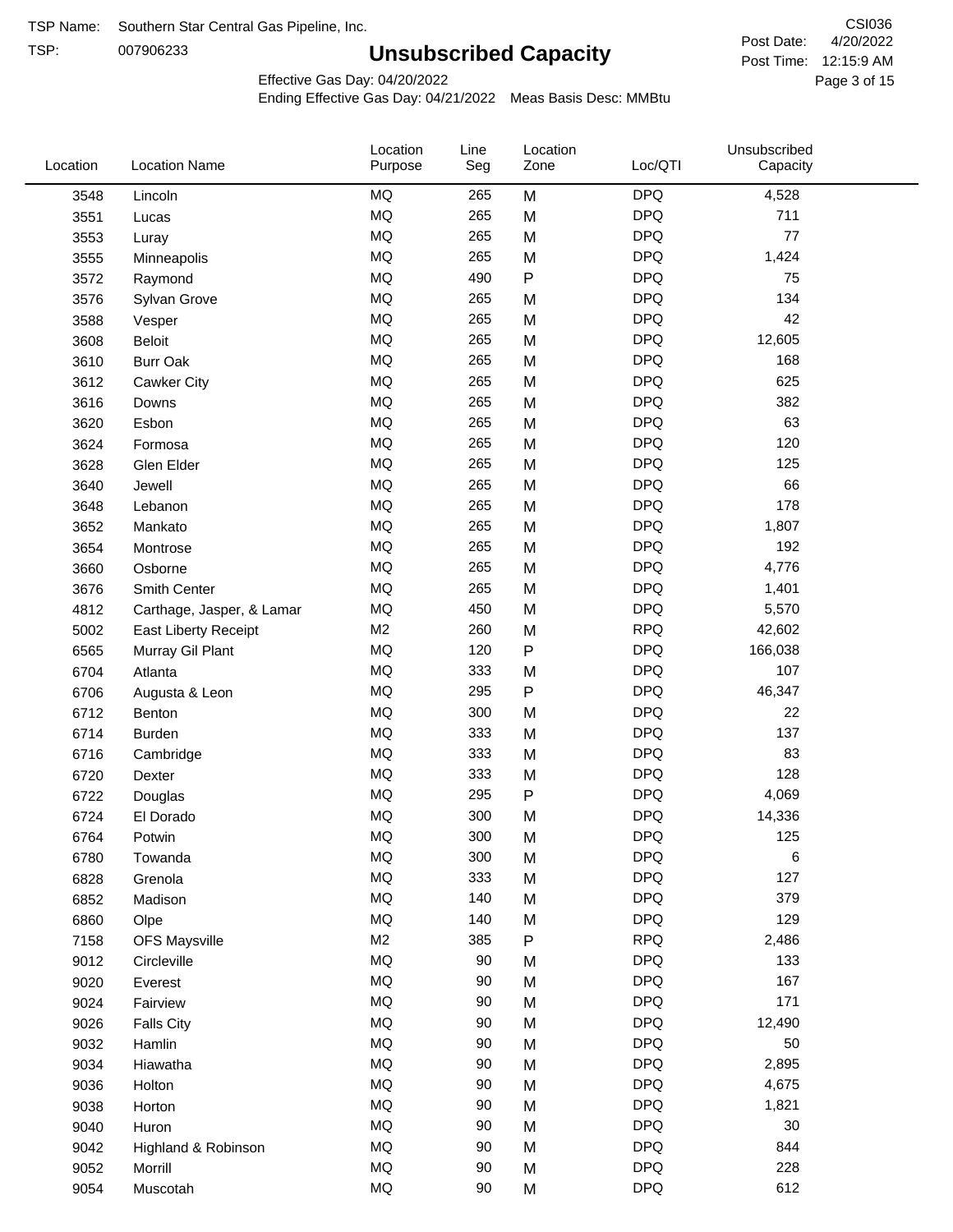TSP:

# **Unsubscribed Capacity**

4/20/2022 Page 4 of 15 Post Time: 12:15:9 AM CSI036 Post Date:

Effective Gas Day: 04/20/2022

| Location |       | <b>Location Name</b>            | Location<br>Purpose | Line<br>Seg | Location<br>Zone | Loc/QTI    | Unsubscribed<br>Capacity |  |
|----------|-------|---------------------------------|---------------------|-------------|------------------|------------|--------------------------|--|
|          | 9057  | Netawaka                        | <b>MQ</b>           | 90          | M                | <b>DPQ</b> | 48                       |  |
|          | 9059  | Nortonville & Winchester        | MQ                  | 180         | M                | <b>DPQ</b> | 12                       |  |
|          | 9064  | Oskaloosa                       | MQ                  | 180         | M                | <b>DPQ</b> | 177                      |  |
|          | 9066  | Ozawkie                         | <b>MQ</b>           | 180         | M                | <b>DPQ</b> | 231                      |  |
|          | 9075  | Reserve                         | <b>MQ</b>           | 90          | M                | <b>DPQ</b> | 72                       |  |
|          | 9079  | Sabetha                         | <b>MQ</b>           | 90          | M                | <b>DPQ</b> | 11,276                   |  |
|          | 9091  | <b>Valley Falls</b>             | <b>MQ</b>           | 180         | M                | <b>DPQ</b> | 1,271                    |  |
|          | 9093  | Wathena, Elwood & Troy          | <b>MQ</b>           | 250         | M                | <b>DPQ</b> | 6,996                    |  |
|          | 9095  | Whiting                         | MQ                  | 90          | M                | <b>DPQ</b> | 40                       |  |
|          | 9097  | Willis                          | <b>MQ</b>           | 90          | M                | <b>DPQ</b> | 208                      |  |
|          | 9657  | South Glavin, KS TB             | MQ                  | 145         | M                | <b>DPQ</b> | 36,000                   |  |
|          | 9835  | Hutchinson                      | MQ                  | 490         | ${\sf P}$        | <b>DPQ</b> | 279                      |  |
|          | 10731 | Chelin Pld                      | M <sub>2</sub>      | 315         | P                | <b>RPQ</b> | 12,086                   |  |
|          | 10847 | Olathe, KS East TB              | <b>MQ</b>           | 145         | M                | <b>DPQ</b> | 1,000                    |  |
|          | 10997 | EGT Jane - Receipt              | M <sub>2</sub>      | 423         | M                | <b>RPQ</b> | 146,982                  |  |
|          | 11138 | Anr Brown Emergency             | M <sub>2</sub>      | 90          | M                | <b>RPQ</b> | 23,860                   |  |
|          | 11377 | Transwestern Canadian - Rec.    | M <sub>2</sub>      | 458         | P                | <b>RPQ</b> | 56,705                   |  |
|          | 11435 | <b>OkTex Marsh Interconnect</b> | M2                  | 458         | P                | <b>RPQ</b> | 47,447                   |  |
|          | 11704 | Alba-Purcell-Neck City          | <b>MQ</b>           | 450         | M                | <b>DPQ</b> | 77                       |  |
|          | 11709 | Carl Junction                   | <b>MQ</b>           | 260         | M                | <b>DPQ</b> | 3,766                    |  |
|          | 11712 | Carterville                     | MQ                  | 450         | M                | <b>DPQ</b> | 6,134                    |  |
|          | 11716 | Duenweg                         | MQ                  | 450         | M                | <b>DPQ</b> | 1,984                    |  |
|          | 11740 | Joplin-Galloway                 | <b>MQ</b>           | 450         | M                | <b>DPQ</b> | 44,900                   |  |
|          | 11772 | <b>Reddings Mill</b>            | <b>MQ</b>           | 225         | M                | <b>DPQ</b> | 370                      |  |
|          | 11776 | Saginaw                         | <b>MQ</b>           | 450         | M                | <b>DPQ</b> | 82                       |  |
|          | 11778 | Smithfield                      | MQ                  | 260         | M                | <b>DPQ</b> | 50                       |  |
|          | 11779 | <b>Stones Corner</b>            | <b>MQ</b>           | 450         | M                | <b>DPQ</b> | 67                       |  |
|          | 11792 | Webb City                       | <b>MQ</b>           | 450         | M                | <b>DPQ</b> | 3,052                    |  |
|          | 12723 | DCP - Kingfisher                | M <sub>2</sub>      | 400         | ${\sf P}$        | <b>RPQ</b> | 12,876                   |  |
|          | 12782 | Herndon Pld                     | M <sub>2</sub>      | 333         | M                | <b>RPQ</b> | 2,822                    |  |
|          | 13011 | <b>OGT Mutual</b>               | M <sub>2</sub>      | 458         | P                | <b>RPQ</b> | 102,797                  |  |
|          | 13144 | Own Resources - Waverly         | M <sub>2</sub>      | 490         | P                | <b>RPQ</b> | 29,475                   |  |
|          | 13194 | <b>Superior Carney Plant</b>    | M <sub>2</sub>      | 390         | P                | <b>RPQ</b> | 36,616                   |  |
|          | 13565 | St. Francis                     | M <sub>2</sub>      | 490         | P                | <b>RPQ</b> | 17,798                   |  |
|          | 13604 | Olathe, KS Naval Base TB        | MQ                  | 190         | M                | <b>DPQ</b> | 4,000                    |  |
|          | 13644 | Kansas City, Kansas             | MQ                  | 115         | M                | <b>DPQ</b> | 170,108                  |  |
|          | 13735 | State Line Pld                  | M <sub>2</sub>      | 490         | P                | <b>RPQ</b> | 15,750                   |  |
|          | 13745 | Kansas City, MO                 | MQ                  | 195         | M                | <b>DPQ</b> | 165,756                  |  |
|          | 13746 | Grain Valley & Lake Lotawana    | MQ                  | 235         | M                | <b>DPQ</b> | 193,050                  |  |
|          | 13747 | Kentucky Avenue                 | MQ                  | 235         | M                | <b>DPQ</b> | 60,000                   |  |
|          | 13748 | 47th & 71st & Stateline         | MQ                  | 115         | M                | <b>DPQ</b> | 267,453                  |  |
|          | 13906 | Bonny Reservoir Pld             | M <sub>2</sub>      | 490         | P                | <b>RPQ</b> | 44,606                   |  |
|          | 14027 | Mullendore Pld                  | M <sub>2</sub>      | 335         | P                | <b>RPQ</b> | 6,646                    |  |
|          | 14155 | Chase County Pld                | M <sub>2</sub>      | 140         | M                | <b>RPQ</b> | 3,841                    |  |
|          | 14377 | DCP Mustang Plt                 | M <sub>2</sub>      | 340         | ${\sf P}$        | <b>RPQ</b> | 11,744                   |  |
|          | 14391 | <b>REP - North Williams</b>     | M <sub>2</sub>      | 495         | M                | <b>RPQ</b> | 32,434                   |  |
|          | 14513 | Cimarron Pipeline               | M <sub>2</sub>      | 315         | ${\sf P}$        | <b>RPQ</b> | 9,761                    |  |
|          | 14872 | Own Resources - Wray            | M <sub>2</sub>      | 490         | P                | <b>RPQ</b> | 16,513                   |  |
|          | 14965 | CIG Riner                       | M <sub>2</sub>      | 490         | P                | <b>RPQ</b> | 51,538                   |  |
|          |       |                                 |                     |             |                  |            |                          |  |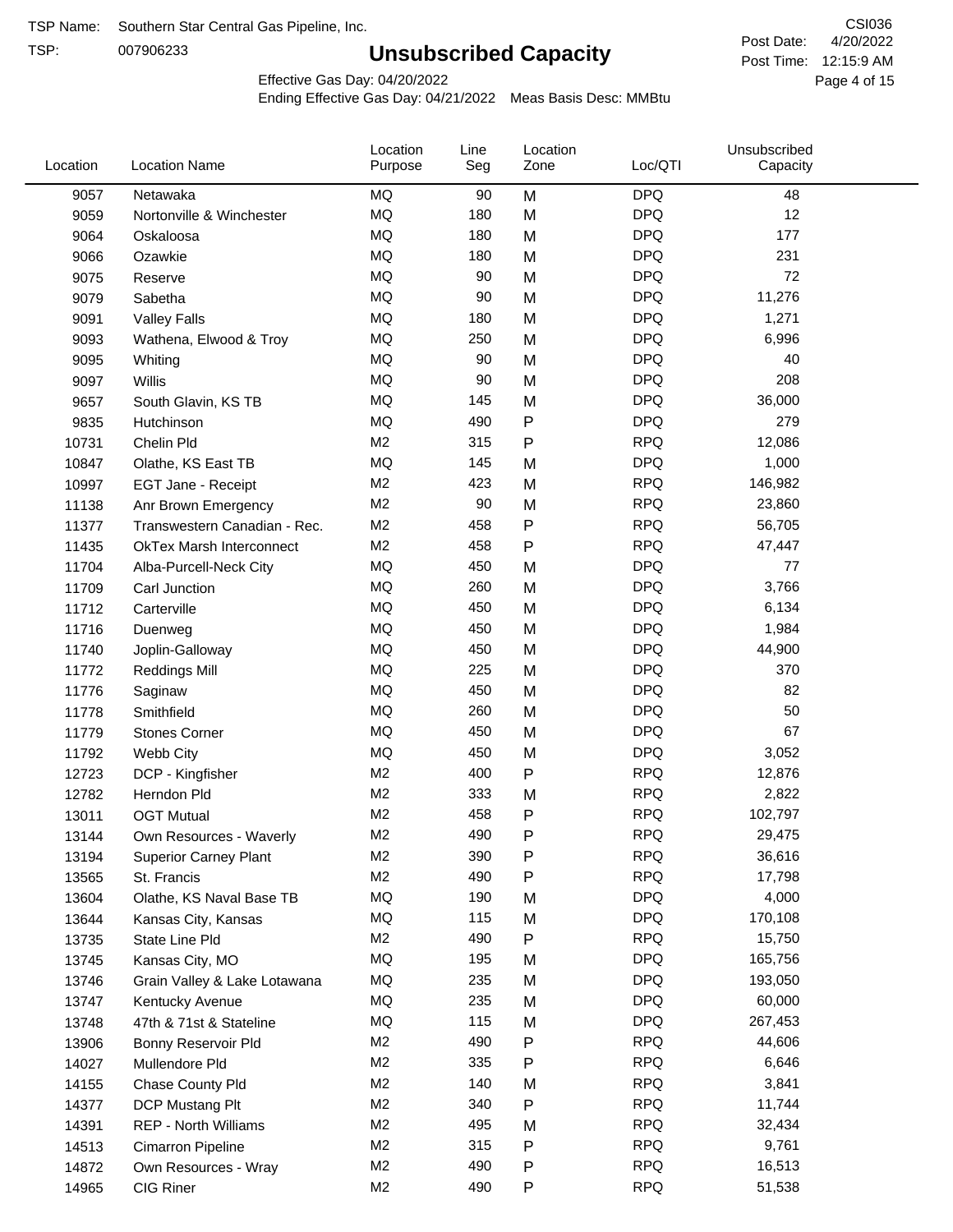TSP:

# **Unsubscribed Capacity**

4/20/2022 Page 5 of 15 Post Time: 12:15:9 AM CSI036 Post Date:

Effective Gas Day: 04/20/2022

| Location | <b>Location Name</b>               | Location<br>Purpose | Line<br>Seg | Location<br>Zone | Loc/QTI    | Unsubscribed<br>Capacity |  |
|----------|------------------------------------|---------------------|-------------|------------------|------------|--------------------------|--|
| 14971    | <b>KGST Ark River</b>              | M <sub>2</sub>      | 130         | P                | <b>RPQ</b> | 56,934                   |  |
| 15011    | <b>EOIT Noble</b>                  | M <sub>2</sub>      | 400         | P                | <b>RPQ</b> | 46,050                   |  |
| 15012    | Cleveland Mo                       | <b>MQ</b>           | 235         | M                | <b>DPQ</b> | 26                       |  |
| 15020    | East Lynne & Garden City           | <b>MQ</b>           | 235         | M                | <b>DPQ</b> | 830                      |  |
| 15024    | Freeman                            | <b>MQ</b>           | 235         | M                | <b>DPQ</b> | 76                       |  |
| 15032    | Holden                             | <b>MQ</b>           | 235         | M                | <b>DPQ</b> | 4,017                    |  |
| 15044    | Kingsville                         | <b>MQ</b>           | 235         | M                | <b>DPQ</b> | 41                       |  |
| 15050    | Lone Jack                          | <b>MQ</b>           | 235         | M                | <b>DPQ</b> | 288                      |  |
| 15064    | Peculiar                           | <b>MQ</b>           | 235         | M                | <b>DPQ</b> | 2,265                    |  |
| 15066    | Pleasant Hill                      | <b>MQ</b>           | 235         | M                | <b>DPQ</b> | 4,776                    |  |
| 15117    | Hulah                              | M <sub>2</sub>      | 335         | P                | <b>RPQ</b> | 2,730                    |  |
| 15142    | <b>EOIT McClain</b>                | M <sub>2</sub>      | 385         | P                | <b>RPQ</b> | 91,338                   |  |
| 15216    | Dearborn MO                        | MQ                  | 250         | M                | <b>DPQ</b> | 1,372                    |  |
| 15223    | Nimrod                             | M <sub>2</sub>      | 340         | P                | <b>RPQ</b> | 23,446                   |  |
| 15236    | Questar Skull Creek                | M <sub>2</sub>      | 490         | P                | <b>RPQ</b> | 49,874                   |  |
| 15253    | DCP - Cimarron Plant               | M <sub>2</sub>      | 458         | P                | <b>RPQ</b> | 117,425                  |  |
| 15256    | New Market & Trimble               | <b>MQ</b>           | 250         | M                | <b>DPQ</b> | 92                       |  |
| 15266    | <b>CIG Floris</b>                  | M <sub>2</sub>      | 315         | Ρ                | <b>RPQ</b> | 81,012                   |  |
| 15300    | <b>OFS Stateline</b>               | M <sub>2</sub>      | 458         | P                | <b>RPQ</b> | 48,284                   |  |
| 15343    | St. Francis Pld                    | M <sub>2</sub>      | 490         | P                | <b>RPQ</b> | 13,960                   |  |
| 15405    | Golden Gas Pld                     | M <sub>2</sub>      | 315         | P                | <b>RPQ</b> | 25,274                   |  |
| 15430    | Velma Gas Plant                    | M <sub>2</sub>      | 385         | P                | <b>RPQ</b> | 53,846                   |  |
| 15433    | Scout - Satanta                    | M <sub>2</sub>      | 130         | P                | <b>RPQ</b> | 185,442                  |  |
| 15857    | DCP - Sholem                       | M <sub>2</sub>      | 385         | P                | <b>RPQ</b> | 2,182                    |  |
| 15907    | Cowley Gas Systems, LLC            | M <sub>2</sub>      | 333         | M                | <b>RPQ</b> | 3,084                    |  |
| 16013    | South Olathe TB                    | MQ                  | 145         | M                | <b>DPQ</b> | 24,000                   |  |
| 16289    | Scout - Jayhawk                    | M <sub>2</sub>      | 130         | P                | <b>RPQ</b> | 125,886                  |  |
| 16294    | Wamsutter - Echo Springs           | M <sub>2</sub>      | 490         | P                | <b>RPQ</b> | 223,278                  |  |
| 16376    | Salt Plains Storage                | M <sub>2</sub>      | 315         | P                | <b>RPQ</b> | 225,257                  |  |
| 16453    | ETC Texas Pipeline Beaver          | M <sub>2</sub>      | 315         | P                | <b>RPQ</b> | 86,510                   |  |
| 16478    | Envirotek Fuel Systems Inc         | M <sub>2</sub>      | 497         | P                | <b>RPQ</b> | 4,818                    |  |
| 16508    | <b>Blue Jacket</b>                 | MQ                  | 225         | M                | <b>DPQ</b> | 81                       |  |
| 16516    | Commerce                           | MQ                  | 225         | M                | <b>DPQ</b> | 6,869                    |  |
| 16532    | Hockerville                        | MQ                  | 225         | M                | <b>DPQ</b> | 219                      |  |
| 16534    | Quapaw                             | M <sub>2</sub>      | 225         | M                | <b>RPQ</b> | 29,362                   |  |
| 16552    | Miami                              | MQ                  | 225         | M                | <b>DPQ</b> | 28,664                   |  |
| 16562    | Republican                         | M <sub>2</sub>      | 490         | P                | <b>RPQ</b> | 108,219                  |  |
| 16568    | Quapaw                             | <b>MQ</b>           | 225         | M                | <b>DPQ</b> | 342                      |  |
| 16582    | EnergyVest - W Lenapah             | M <sub>2</sub>      | 225         | M                | <b>RPQ</b> | 17,625                   |  |
| 16583    | Cranor Tap                         | M <sub>2</sub>      | 497         | Ρ                | <b>RPQ</b> | 6,060                    |  |
| 16584    | Oneok Westex Hemphill              | M <sub>2</sub>      | 458         | Ρ                | <b>RPQ</b> | 54,887                   |  |
| 16592    | <b>TIGT Sugar Creek</b>            | M <sub>2</sub>      | 235         | M                | <b>RPQ</b> | 15,186                   |  |
| 16593    | <b>TIGT Glavin</b>                 | M <sub>2</sub>      | 190         | M                | <b>RPQ</b> | 113,678                  |  |
| 16604    | Osage Hills                        | M <sub>2</sub>      | 357         | Ρ                | <b>RPQ</b> | 10,303                   |  |
| 16620    | ETC Texas Pipeline Canadian        | M <sub>2</sub>      | 458         | Ρ                | <b>RPQ</b> | 39,194                   |  |
| 16621    | <b>ETC Texas Pipeline Hemphill</b> | M <sub>2</sub>      | 458         | Ρ                | <b>RPQ</b> | 61,340                   |  |
| 16667    | ECQ Pipeline - Powell              | M <sub>2</sub>      | 117         | M                | <b>RPQ</b> | 13,610                   |  |
| 16679    | Fox Plant                          | M <sub>2</sub>      | 385         | Ρ                | <b>RPQ</b> | 5,174                    |  |
| 16746    | Roxanna                            | M <sub>2</sub>      | 495         | M                | <b>RPQ</b> | 4,505                    |  |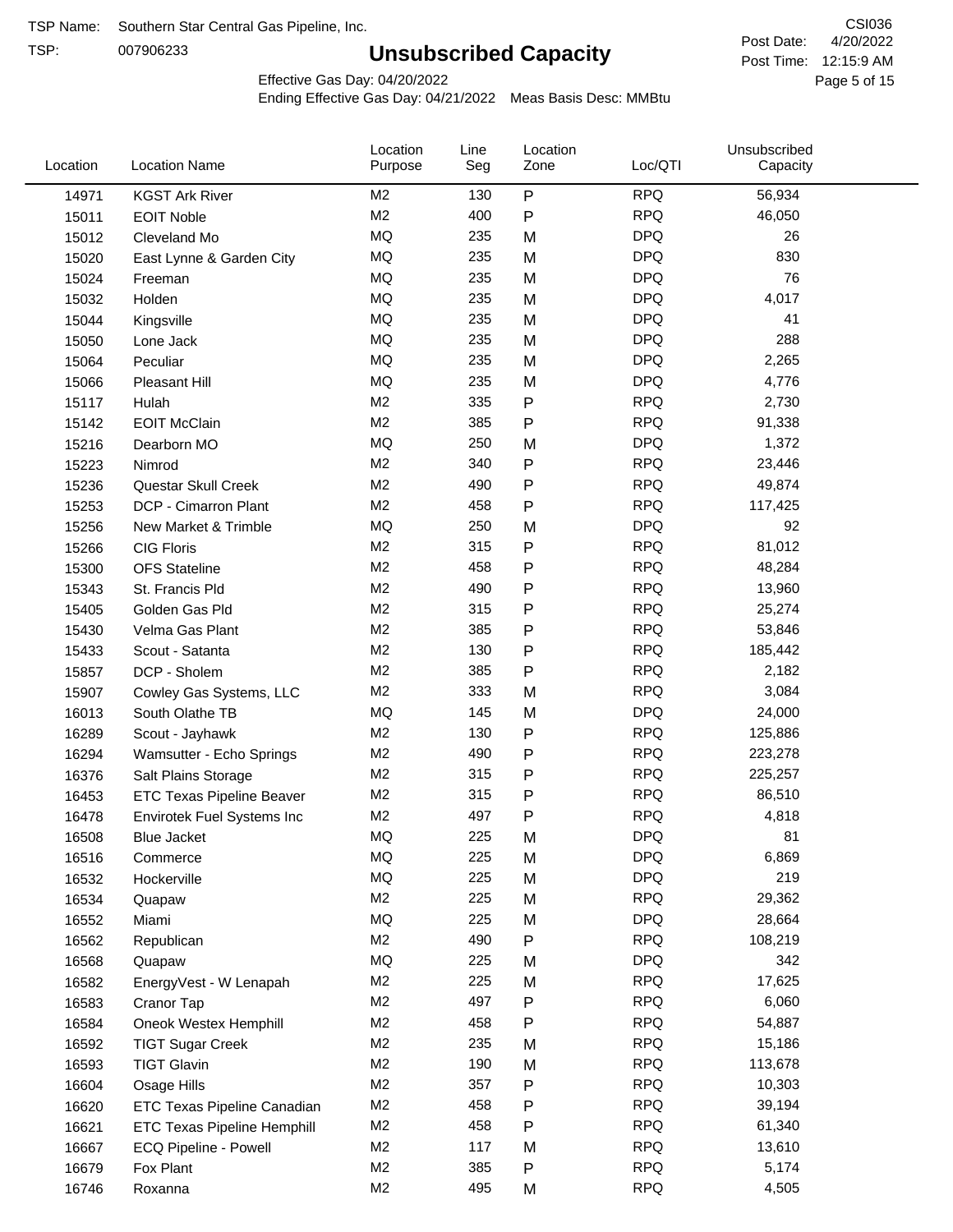TSP:

# **Unsubscribed Capacity**

4/20/2022 Page 6 of 15 Post Time: 12:15:9 AM CSI036 Post Date:

Effective Gas Day: 04/20/2022

| Location | <b>Location Name</b>                | Location<br>Purpose | Line<br>Seg | Location<br>Zone | Loc/QTI    | Unsubscribed<br>Capacity |  |
|----------|-------------------------------------|---------------------|-------------|------------------|------------|--------------------------|--|
| 16747    | RedBud-Thayer Tap                   | M <sub>2</sub>      | 495         | M                | <b>RPQ</b> | 4,872                    |  |
| 16750    | Dilworth Rms                        | M2                  | 333         | P                | <b>RPQ</b> | 5,334                    |  |
| 16757    | River Rock - Fireside               | M <sub>2</sub>      | 495         | M                | <b>RPQ</b> | 66,400                   |  |
| 16774    | River Rock - E Lenapah              | M <sub>2</sub>      | 225         | M                | <b>RPQ</b> | 17,605                   |  |
| 16794    | <b>NNG Kiowa</b>                    | M <sub>2</sub>      | 130         | P                | <b>RPQ</b> | 73,872                   |  |
| 16798    | <b>Endeavor Energy Resources</b>    | M <sub>2</sub>      | 225         | M                | <b>RPQ</b> | 9,982                    |  |
| 16802    | Sunwest                             | M <sub>2</sub>      | 117         | M                | <b>RPQ</b> | 6,183                    |  |
| 16806    | Bluco- East Wann                    | M2                  | 225         | M                | <b>RPQ</b> | 8,850                    |  |
| 16807    | <b>Bitter Creek Eckley Pld-Yuma</b> | M2                  | 490         | P                | <b>RPQ</b> | 35,096                   |  |
| 16812    | <b>RiverGas</b>                     | M <sub>2</sub>      | 95          | M                | <b>RPQ</b> | 5,590                    |  |
| 16813    | Cheyenne Plains - Sand Dune         | M <sub>2</sub>      | 130         | P                | <b>RPQ</b> | 395,434                  |  |
| 16817    | <b>Midwest Energy</b>               | M <sub>2</sub>      | 495         | M                | <b>RPQ</b> | 7,179                    |  |
| 16819    | River Rock- Keeton                  | M <sub>2</sub>      | 225         | M                | <b>RPQ</b> | 9,535                    |  |
| 16820    | Superior - Hemphill                 | M <sub>2</sub>      | 458         | Ρ                | <b>RPQ</b> | 50,052                   |  |
| 16821    | Yuma West                           | M <sub>2</sub>      | 490         | P                | <b>RPQ</b> | 15,688                   |  |
| 16822    | Jayhawk PLD                         | M <sub>2</sub>      | 95          | M                | <b>RPQ</b> | 4,292                    |  |
| 16824    | Coon Creek                          | M <sub>2</sub>      | 497         | P                | <b>RPQ</b> | 8,858                    |  |
| 16835    | Shiloh                              | M2                  | 495         | M                | <b>RPQ</b> | 8,573                    |  |
| 16836    | Evergy - South Harper               | MQ                  | 235         | M                | <b>DPQ</b> | 86,400                   |  |
| 16837    | <b>EKAE Ethanol Plant</b>           | MQ                  | 496         | M                | <b>DPQ</b> | 1,397                    |  |
| 16840    | Nearman Creek Power Plant           | MQ                  | 195         | M                | <b>DPQ</b> | 28,800                   |  |
| 16844    | <b>Montgomery County</b>            | M <sub>2</sub>      | 260         | M                | <b>RPQ</b> | 8,000                    |  |
| 16848    | Colt-Liberty                        | M2                  | 260         | M                | <b>RPQ</b> | 4,000                    |  |
| 16849    | City of Mulvane Power Plant         | <b>MQ</b>           | 120         | P                | <b>DPQ</b> | 2,880                    |  |
| 16850    | Escalera - Cow Creek                | M <sub>2</sub>      | 490         | P                | <b>RPQ</b> | 66,094                   |  |
| 16852    | Southeastern KS P/L Wilson          | M <sub>2</sub>      | 495         | M                | <b>RPQ</b> | 60,000                   |  |
| 16857    | Superior - Cashion                  | M <sub>2</sub>      | 400         | P                | <b>RPQ</b> | 10,482                   |  |
| 16862    | Superior - Perkins                  | M2                  | 390         | P                | <b>RPQ</b> | 21,660                   |  |
| 16865    | RedBud-Mound Valley                 | M <sub>2</sub>      | 260         | M                | <b>RPQ</b> | 8,000                    |  |
| 16871    | <b>TIGT Grant</b>                   | M <sub>2</sub>      | 130         | P                | <b>RPQ</b> | 50,000                   |  |
| 16872    | River Rock - Jayhawk                | M <sub>2</sub>      | 495         | M                | <b>RPQ</b> | 57,579                   |  |
| 16873    | Layne Energy Sycamore               | M <sub>2</sub>      | 495         | M                | <b>RPQ</b> | 15,000                   |  |
| 16875    | Crenshaw Road                       | MQ                  | 455         | M                | <b>DPQ</b> | 33,611                   |  |
| 16877    | Acme Energy Services, Inc.          | M <sub>2</sub>      | 260         | M                | <b>RPQ</b> | 8,000                    |  |
| 16880    | Cottonwood                          | M <sub>2</sub>      | 235         | M                | <b>RPQ</b> | 1,000                    |  |
| 16883    | Cherryvale Boorigie PLd             | M <sub>2</sub>      | 495         | M                | <b>RPQ</b> | 34,135                   |  |
| 16884    | <b>Keystone Delivery</b>            | MQ                  | 390         | P                | <b>DPQ</b> | 6,067                    |  |
| 16890    | ADM/Deerfield                       | MQ                  | 95          | M                | <b>DPQ</b> | 6,078                    |  |
| 16891    | <b>KP Liberty</b>                   | M <sub>2</sub>      | 260         | M                | <b>RPQ</b> | 8,300                    |  |
| 16897    | <b>REP - South Williams</b>         | M <sub>2</sub>      | 117         | M                | <b>RPQ</b> | 30,198                   |  |
| 16905    | NEOK Production Company,            | M <sub>2</sub>      | 225         | M                | <b>RPQ</b> | 7,970                    |  |
| 16908    | River Rock - Ft. Scott              | M <sub>2</sub>      | 495         | M                | <b>RPQ</b> | 54,600                   |  |
| 16911    | Evergy - Lake Road                  | MQ                  | 250         | M                | <b>DPQ</b> | 34,400                   |  |
| 16912    | Targa - Waynoka                     | M <sub>2</sub>      | 315         | P                | <b>RPQ</b> | 157,111                  |  |
| 16916    | Kansas Ethanol, LLC                 | MQ                  | 490         | Ρ                | <b>DPQ</b> | 3,500                    |  |
| 16917    | Downstream Casino                   | MQ                  | 225         | M                | <b>DPQ</b> | 1,510                    |  |
| 16918    | Show Me Ethanol                     | MQ                  | 425         | M                | <b>DPQ</b> | 6,623                    |  |
| 16922    | <b>Timberline Energy</b>            | M <sub>2</sub>      | 340         | P                | <b>RPQ</b> | 6,846                    |  |
| 16923    | <b>Mid-Continent Market</b>         | MQ                  | 120         | P                | <b>DPQ</b> | 30,000                   |  |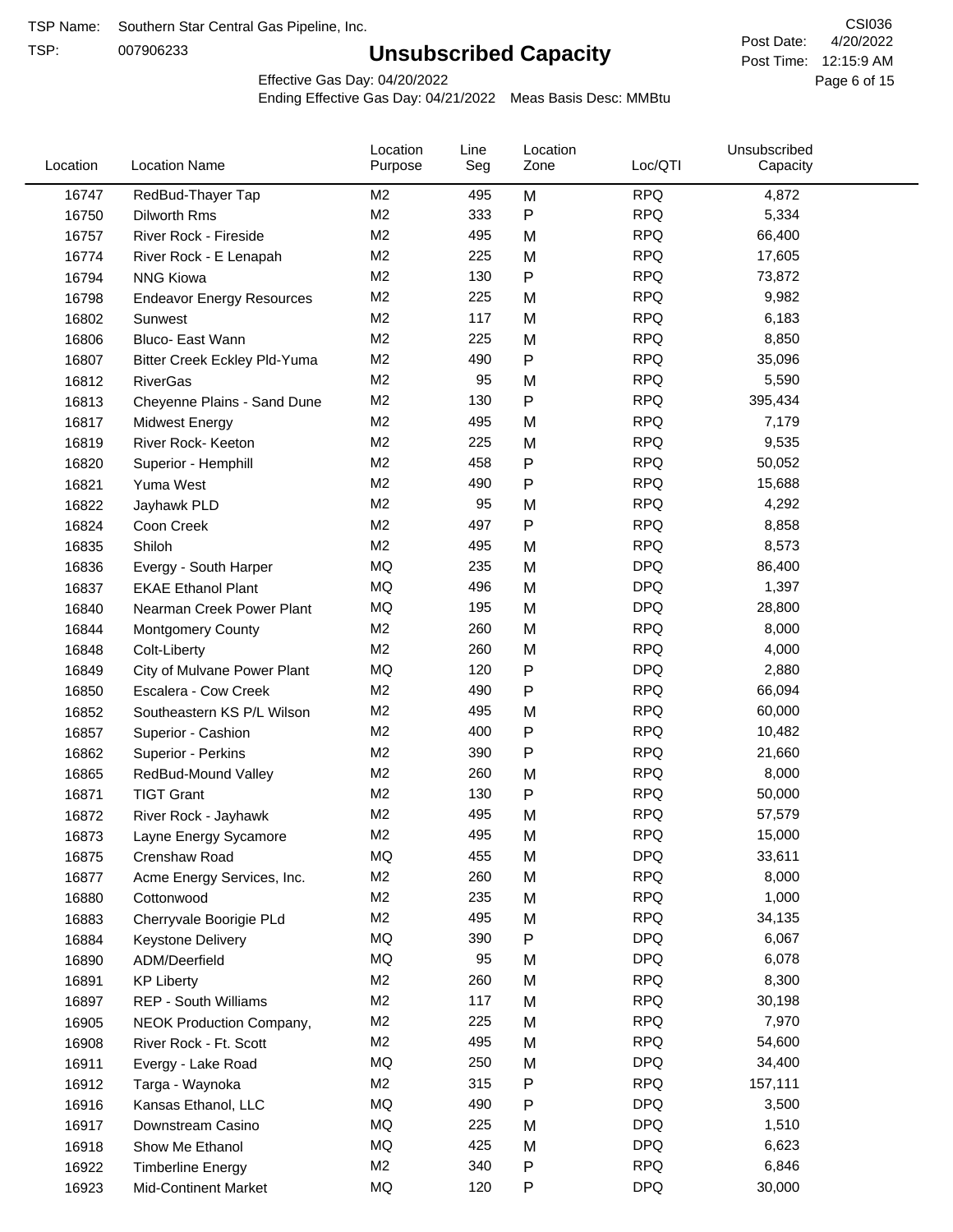TSP:

# **Unsubscribed Capacity**

4/20/2022 Page 7 of 15 Post Time: 12:15:9 AM CSI036 Post Date:

Effective Gas Day: 04/20/2022

| Location | <b>Location Name</b>                | Location<br>Purpose | Line<br>Seg | Location<br>Zone | Loc/QTI    | Unsubscribed<br>Capacity |  |
|----------|-------------------------------------|---------------------|-------------|------------------|------------|--------------------------|--|
| 16931    | Midwest Energy - Goodman            | MQ                  | 490         | P                | <b>DPQ</b> | 8,000                    |  |
| 16933    | Westar Emporia Energy               | MQ                  | 140         | M                | <b>DPQ</b> | 106,202                  |  |
| 16935    | River Rock - Graybill               | M <sub>2</sub>      | 260         | M                | <b>RPQ</b> | 23,168                   |  |
| 16941    | REP - Independence CDP              | M <sub>2</sub>      | 117         | M                | <b>RPQ</b> | 29,270                   |  |
| 16942    | <b>Big Timber</b>                   | M <sub>2</sub>      | 490         | $\mathsf{P}$     | <b>RPQ</b> | 49,356                   |  |
| 16945    | <b>ETC Texas Pipeline Antelope</b>  | M <sub>2</sub>      | 458         | $\mathsf{P}$     | <b>RPQ</b> | 110,000                  |  |
| 16949    | Summit Branson                      | MQ                  | 455         | M                | <b>DPQ</b> | 62,208                   |  |
| 16952    | <b>Overland Park</b>                | MQ                  | 115         | M                | <b>DPQ</b> | 77,485                   |  |
| 16953    | Merriam                             | MQ                  | 115         | M                | <b>DPQ</b> | 123,624                  |  |
| 16955    | Mustang Gas Products, LLC           | M <sub>2</sub>      | 405         | P                | <b>RPQ</b> | 25,550                   |  |
| 16956    | Superior - Ford                     | M <sub>2</sub>      | 130         | $\mathsf{P}$     | <b>RPQ</b> | 17,375                   |  |
| 16962    | Summit Sedalia                      | MQ                  | 235         | M                | <b>DPQ</b> | 0                        |  |
| 16967    | Noble Energy - Lilli                | M <sub>2</sub>      | 490         | P                | <b>RPQ</b> | 40,863                   |  |
| 16972    | <b>ONG Norman</b>                   | MQ                  | 385         | P                | <b>DPQ</b> | 40                       |  |
| 16975    | Superior - Spring Creek             | M <sub>2</sub>      | 315         | P                | <b>RPQ</b> | 7,680                    |  |
| 16976    | Bettis Asphalt & Construction       | MQ                  | 180         | M                | <b>DPQ</b> | 3,216                    |  |
| 16977    | <b>KGS Kansas Star Casino</b>       | MQ                  | 333         | ${\sf P}$        | <b>DPQ</b> | 144                      |  |
| 16980    | <b>Black Hills Colwich</b>          | MQ                  | 120         | P                | <b>DPQ</b> | 9,995                    |  |
| 16981    | Superior - Bellmon                  | M <sub>2</sub>      | 380         | P                | <b>RPQ</b> | 63,800                   |  |
| 16983    | DCP Midstream - Ellis               | MQ                  | 458         | $\mathsf{P}$     | <b>DPQ</b> | 6,702                    |  |
| 16988    | Atmos Energy - W. Lawrence          | MQ                  | 180         | M                | <b>DPQ</b> | 127                      |  |
| 16991    | Williams Midstream North Alva       | <b>MQ</b>           | 315         | $\mathsf{P}$     | <b>DPQ</b> | 1,992                    |  |
| 16992    | <b>ONG Ottawa</b>                   | MQ                  | 225         | M                | <b>DPQ</b> | 0                        |  |
| 16993    | Farmer's Gas                        | MQ                  | 130         | $\mathsf{P}$     | <b>DPQ</b> | 9,000                    |  |
| 16996    | Scout Sublette Delivery             | MQ                  | 130         | $\mathsf{P}$     | <b>DPQ</b> | 100                      |  |
| 16997    | Devon Energy Medford Station        | M <sub>2</sub>      | 315         | P                | <b>RPQ</b> | 30,000                   |  |
| 16998    | Cheyenne Light, Fuel and            | MQ                  | 490         | P                | <b>DPQ</b> | 90,800                   |  |
| 16999    | ETC - Crescent                      | M <sub>2</sub>      | 400         | P                | <b>RPQ</b> | 35,000                   |  |
| 17000    | Bourbon County, KS -                | MQ                  | 95          | M                | <b>DPQ</b> | 1                        |  |
| 17003    | Sunflower Electric Rubart           | MQ                  | 130         | P                | <b>DPQ</b> | 48,808                   |  |
| 17004    | <b>NGPL Beaver</b>                  | MQ                  | 315         | P                | <b>DPQ</b> | 175,000                  |  |
| 17005    | ETC - Rose Valley (Delivery)        | MQ                  | 315         | P                | <b>DPQ</b> | 5,000                    |  |
| 17006    | ETC - Rose Valley                   | M <sub>2</sub>      | 315         | P                | <b>RPQ</b> | 195,226                  |  |
| 17008    | OMPA Lamb                           | MQ                  | 335         | P                | <b>DPQ</b> | 51,383                   |  |
| 17009    | <b>Grasslands Energy Centennial</b> | M <sub>2</sub>      | 490         | P                | <b>RPQ</b> | 25,000                   |  |
| 17010    | Noble Keota Receipt                 | M <sub>2</sub>      | 490         | P                | <b>RPQ</b> | 52,200                   |  |
| 17011    | Noble Keota Delivery                | MQ                  | 490         | P                | <b>DPQ</b> | 52,200                   |  |
| 17013    | Enlink - Battle Ridge               | M <sub>2</sub>      | 390         | $\mathsf{P}$     | <b>RPQ</b> | 31,824                   |  |
| 17021    | <b>TIGT Yuma</b>                    | M <sub>2</sub>      | 490         | P                | <b>RPQ</b> | 24,562                   |  |
| 17033    | Kickapoo Nation School              | MQ                  | 90          | M                | <b>DPQ</b> | 300                      |  |
| 17034    | ENVIA Energy Oklahoma City,         | MQ                  | 400         | P                | <b>DPQ</b> | 3,888                    |  |
| 17035    | Ameren Columbia                     | MQ                  | 235         | M                | <b>DPQ</b> | 35,512                   |  |
| 17036    | <b>Coffeyville Resources</b>        | MQ                  | 260         | M                | <b>DPQ</b> | 39,992                   |  |
| 17050    | Atmos - Forest View                 | MQ                  | 190         | M                | <b>DPQ</b> | 4,058                    |  |
| 17052    | ONG NW Oklahoma City                | MQ                  | 340         | ${\sf P}$        | <b>DPQ</b> | 39,000                   |  |
| 17054    | <b>ONG Guthrie</b>                  | MQ                  | 400         | P                | <b>DPQ</b> | 4,799                    |  |
| 17055    | ETC Texas Pipeline Nash             | MQ                  | 458         | $\mathsf{P}$     | <b>DPQ</b> | 1,500                    |  |
| 17056    | Blue Mountain - Chisholm Trail      | M <sub>2</sub>      | 340         | P                | <b>RPQ</b> | 72,000                   |  |
| 17057    | City of Tonkawa                     | MQ                  | 380         | P                | <b>DPQ</b> | 3,000                    |  |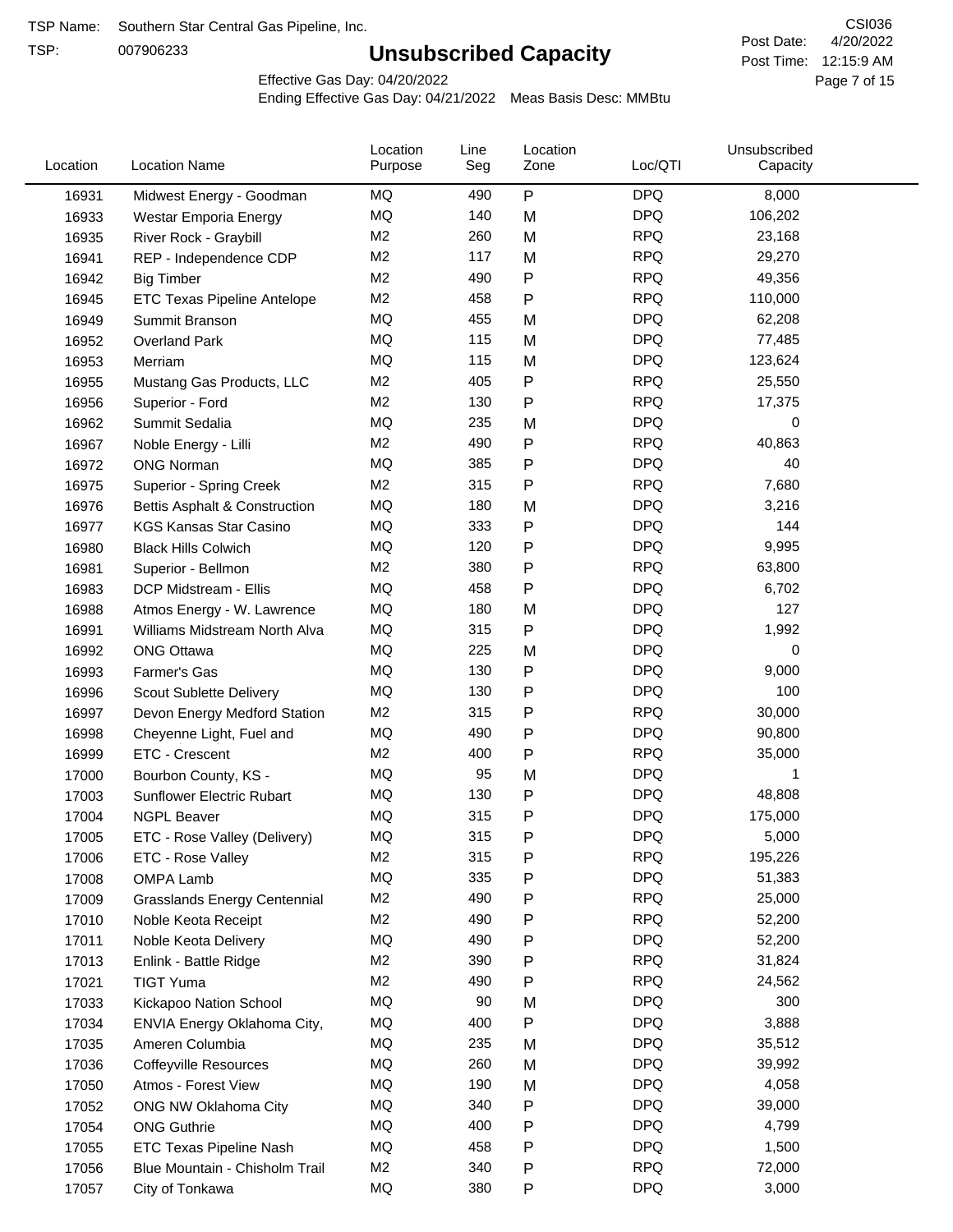TSP:

# **Unsubscribed Capacity**

4/20/2022 Page 8 of 15 Post Time: 12:15:9 AM CSI036 Post Date:

Effective Gas Day: 04/20/2022

| Location | <b>Location Name</b>           | Location<br>Purpose | Line<br>Seg | Location<br>Zone | Loc/QTI    | Unsubscribed<br>Capacity |  |
|----------|--------------------------------|---------------------|-------------|------------------|------------|--------------------------|--|
| 17058    | RPP - Hamm Landfill            | M <sub>2</sub>      | 195         | M                | <b>RPQ</b> | 2,500                    |  |
| 17060    | Atmos-Elk City                 | MQ                  | 87          | M                | <b>DPQ</b> | 216                      |  |
| 17064    | Koch - Enid                    | MQ                  | 405         | ${\sf P}$        | <b>DPQ</b> | 0                        |  |
| 17065    | Canyon - Redcliff (Receipt)    | M <sub>2</sub>      | 458         | P                | <b>RPQ</b> | 180,000                  |  |
| 17066    | Canyon - Redcliff (Delivery)   | <b>MQ</b>           | 458         | P                | <b>DPQ</b> | 6,175                    |  |
| 17067    | Blue Mountain - Chisholm Trail | M <sub>2</sub>      | 340         | ${\sf P}$        | <b>RPQ</b> | 70,000                   |  |
| 17068    | <b>EOIT Alfalfa</b>            | M <sub>2</sub>      | 458         | P                | <b>RPQ</b> | 200,000                  |  |
| 17069    | <b>NGPL Carter</b>             | <b>MQ</b>           | 385         | P                | <b>DPQ</b> | 65,000                   |  |
| 17080    | <b>ONEOK Bakken Pipeline</b>   | MQ                  | 490         | P                | <b>DPQ</b> | 360                      |  |
| 17086    | NGPL - Mutual                  | <b>MQ</b>           | 458         | ${\sf P}$        | <b>DPQ</b> | 150,000                  |  |
| 17087    | REX-St.Joe                     | M <sub>2</sub>      | 250         | M                | <b>RPQ</b> | 78,606                   |  |
| 17091    | OGT - Maysville                | M <sub>2</sub>      | 385         | ${\sf P}$        | <b>RPQ</b> | 110,000                  |  |
| 17096    | Northern Natural-Kiowa         | <b>MQ</b>           | 130         | ${\sf P}$        | <b>DPQ</b> | 100,000                  |  |
| 17104    | Black Hills - Plevna, KS TB    | <b>MQ</b>           | 130         | P                | <b>DPQ</b> | 480                      |  |
| 17105    | WIC - Cheyenne Hub             | M2                  | 490         | ${\sf P}$        | <b>RPQ</b> | 144,000                  |  |
| 17113    | NGPL - Ford County Receipt     | M <sub>2</sub>      | 130         | P                | <b>RPQ</b> | 190,400                  |  |
| 17119    | Waste Mgmt RNG Receipt         | M2                  | 400         | P                | <b>RPQ</b> | 2,976                    |  |
| 17404    | Anderson                       | MQ                  | 423         | M                | <b>DPQ</b> | 1,130                    |  |
| 17406    | Ash Grove, Walnut Grove & Wil  | <b>MQ</b>           | 455         | M                | <b>DPQ</b> | 2,595                    |  |
| 17408    | Aurora                         | <b>MQ</b>           | 455         | M                | <b>DPQ</b> | 850                      |  |
| 17410    | <b>Billings Mo</b>             | <b>MQ</b>           | 455         | M                | <b>DPQ</b> | 2,918                    |  |
| 17414    | Clever Mo                      | <b>MQ</b>           | 455         | M                | <b>DPQ</b> | 738                      |  |
| 17416    | Crane Mo                       | <b>MQ</b>           | 455         | M                | <b>DPQ</b> | 2,944                    |  |
| 17418    | Diamond                        | <b>MQ</b>           | 455         | M                | <b>DPQ</b> | 546                      |  |
| 17426    | Freistatt                      | <b>MQ</b>           | 455         | M                | <b>DPQ</b> | 256                      |  |
| 17430    | Goodman                        | <b>MQ</b>           | 423         | M                | <b>DPQ</b> | 625                      |  |
| 17448    | Lanagan                        | <b>MQ</b>           | 423         | M                | <b>DPQ</b> | 337                      |  |
| 17452    | Marionville                    | <b>MQ</b>           | 455         | M                | <b>DPQ</b> | 1,119                    |  |
| 17454    | Monett                         | <b>MQ</b>           | 455         | M                | <b>DPQ</b> | 25,276                   |  |
| 17456    | Mt Vernon & Verona             | MQ                  | 455         | M                | <b>DPQ</b> | 4,407                    |  |
| 17458    | Neosho                         | <b>MQ</b>           | 455         | M                | <b>DPQ</b> | 8,597                    |  |
| 17460    | Noel & North Noel              | MQ                  | 423         | M                | <b>DPQ</b> | 19,472                   |  |
| 17462    | Nixa & Ozark                   | MQ                  | 455         | M                | <b>DPQ</b> | 5,340                    |  |
| 17464    | Pierce City                    | $\sf{MQ}$           | 455         | M                | <b>DPQ</b> | 3,281                    |  |
| 17466    | Pineville                      | MQ                  | 423         | M                | <b>DPQ</b> | 302                      |  |
| 17472    | Republic                       | MQ                  | 455         | M                | <b>DPQ</b> | 883                      |  |
| 17476    | Sarcoxie                       | MQ                  | 455         | M                | <b>DPQ</b> | 2,828                    |  |
| 17478    | Seneca                         | MQ                  | 225         | M                | <b>DPQ</b> | 9,873                    |  |
| 17492    | Wentworth                      | MQ                  | 455         | M                | <b>DPQ</b> | 193                      |  |
| 18328    | Goessel                        | MQ                  | 140         | M                | <b>DPQ</b> | 62                       |  |
| 18356    | Newton                         | MQ                  | 120         | ${\sf P}$        | <b>DPQ</b> | 21,538                   |  |
| 19000    | Scout Jayhawk Delivery         | MQ                  | 130         | P                | <b>DPQ</b> | 185,442                  |  |
| 19548    | Lyndon                         | MQ                  | 140         | M                | <b>DPQ</b> | 655                      |  |
| 19552    | Melvern                        | MQ                  | 493         | M                | <b>DPQ</b> | 42                       |  |
| 19554    | Michigan Valley                | MQ                  | 140         | M                | <b>DPQ</b> | 339                      |  |
| 19564    | Pomona                         | MQ                  | 140         | M                | <b>DPQ</b> | 1,579                    |  |
| 19568    | Quenemo                        | MQ                  | 140         | M                | <b>DPQ</b> | 255                      |  |
| 19576    | Scranton                       | MQ                  | 140         | M                | <b>DPQ</b> | 632                      |  |
| 19608    | Baldwin                        | $\sf{MQ}$           | 180         | M                | <b>DPQ</b> | 2,754                    |  |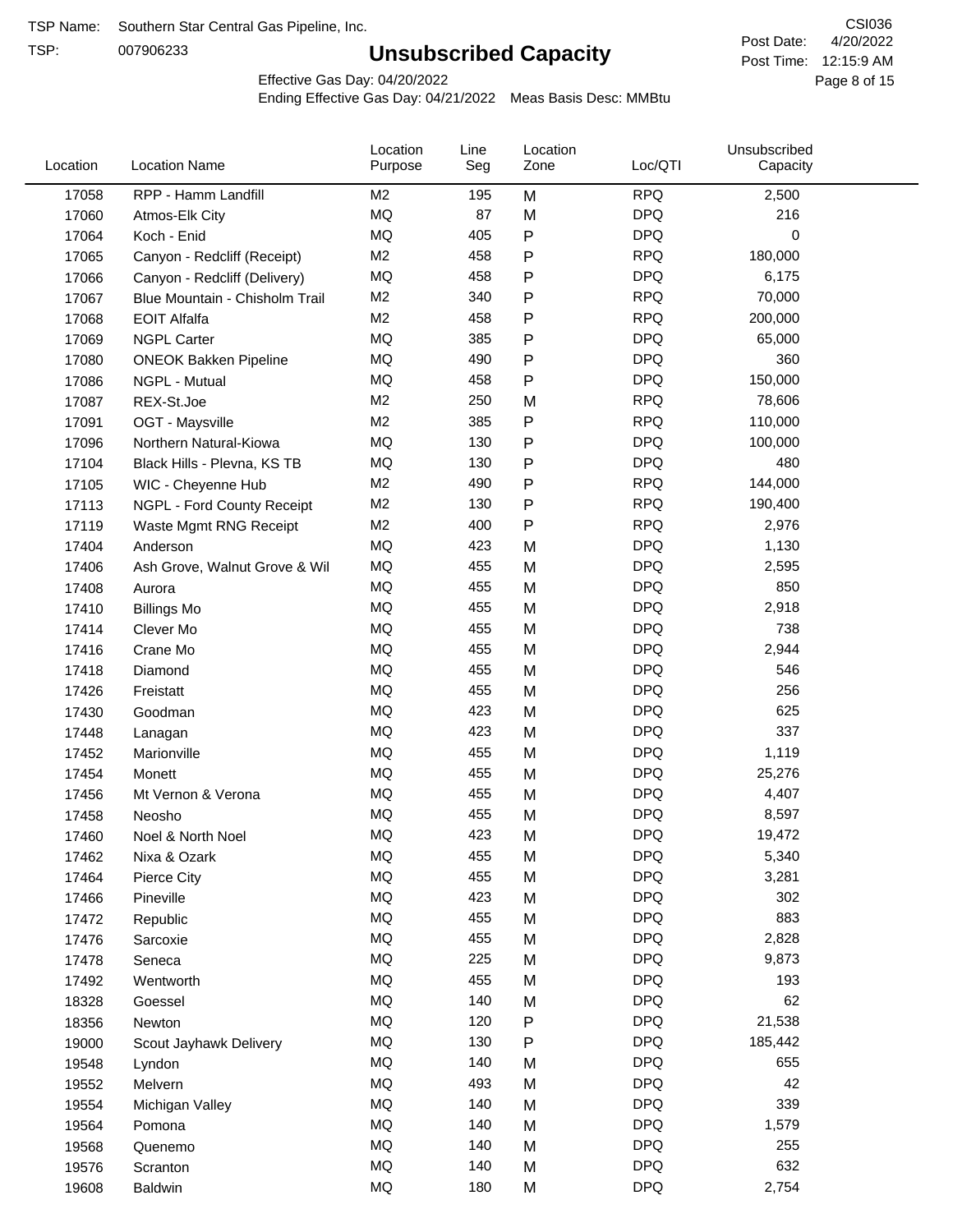TSP:

# **Unsubscribed Capacity**

4/20/2022 Page 9 of 15 Post Time: 12:15:9 AM CSI036 Post Date:

Effective Gas Day: 04/20/2022

| Location | <b>Location Name</b>  | Location<br>Purpose | Line<br>Seg | Location<br>Zone | Loc/QTI    | Unsubscribed<br>Capacity |  |
|----------|-----------------------|---------------------|-------------|------------------|------------|--------------------------|--|
| 19620    | Edgerton              | <b>MQ</b>           | 190         | M                | <b>DPQ</b> | 14                       |  |
| 19628    | Gardner               | MQ                  | 190         | M                | <b>DPQ</b> | 2,755                    |  |
| 19648    | Lecompton             | MQ                  | 180         | M                | <b>DPQ</b> | 109                      |  |
| 19650    | Le Loup               | <b>MQ</b>           | 190         | M                | <b>DPQ</b> | 37                       |  |
| 19660    | Ottawa                | <b>MQ</b>           | 493         | M                | <b>DPQ</b> | 6,129                    |  |
| 19664    | Perry                 | <b>MQ</b>           | 180         | M                | <b>DPQ</b> | 407                      |  |
| 19666    | Princeton             | MQ                  | 496         | M                | <b>DPQ</b> | 130                      |  |
| 19672    | Richmond              | MQ                  | 496         | M                | <b>DPQ</b> | 374                      |  |
| 19676    | Scipio                | <b>MQ</b>           | 496         | M                | <b>DPQ</b> | 27                       |  |
| 19678    | Somerset & Rural      | MQ                  | 235         | M                | <b>DPQ</b> | 291                      |  |
| 19684    | Tonganoxie            | MQ                  | 195         | M                | <b>DPQ</b> | 7,420                    |  |
| 19690    | Wellsville            | MQ                  | 190         | M                | <b>DPQ</b> | 2,007                    |  |
| 20709    | <b>Bronson Etc</b>    | <b>MQ</b>           | 95          | M                | <b>DPQ</b> | 360                      |  |
| 20712    | Carlyle               | <b>MQ</b>           | 495         | M                | <b>DPQ</b> | 26                       |  |
| 20714    | Cherryvale            | MQ                  | 495         | M                | <b>DPQ</b> | 586                      |  |
| 20716    | Colony                | MQ                  | 50          | M                | <b>DPQ</b> | 2,347                    |  |
| 20720    | Dennis                | <b>MQ</b>           | 495         | M                | <b>DPQ</b> | 54                       |  |
| 20725    | Erie                  | <b>MQ</b>           | 495         | M                | <b>DPQ</b> | 409                      |  |
| 20730    | Gas City & La Harpe   | <b>MQ</b>           | 495         | M                | <b>DPQ</b> | 1,457                    |  |
| 20764    | Parsons               | <b>MQ</b>           | 495         | M                | <b>DPQ</b> | 19,497                   |  |
| 20766    | Petrolia              | MQ                  | 495         | M                | <b>DPQ</b> | 18                       |  |
| 20768    | Piqua                 | <b>MQ</b>           | 220         | M                | <b>DPQ</b> | 84                       |  |
| 20775    | South Mound           | MQ                  | 495         | M                | <b>DPQ</b> | 45                       |  |
| 20785    | Thayer                | MQ                  | 495         | M                | <b>DPQ</b> | 88                       |  |
| 20788    | Walnut & St Paul      | MQ                  | 95          | M                | <b>DPQ</b> | 658                      |  |
| 20792    | Welda                 | <b>MQ</b>           | 495         | M                | <b>DPQ</b> | 1,122                    |  |
| 21008    | <b>Baxter Springs</b> | <b>MQ</b>           | 225         | M                | <b>DPQ</b> | 1,830                    |  |
| 21015    | Columbus              | <b>MQ</b>           | 260         | M                | <b>DPQ</b> | 2,639                    |  |
| 21018    | Crestline             | MQ                  | 260         | M                | <b>DPQ</b> | 156                      |  |
| 21021    | Fort Scott            | MQ                  | 95          | M                | <b>DPQ</b> | 31,139                   |  |
| 21024    | Galena & Empire City  | <b>MQ</b>           | 260         | M                | <b>DPQ</b> | 3,023                    |  |
| 21048    | Lowell                | $\sf{MQ}$           | 225         | M                | <b>DPQ</b> | 52                       |  |
| 21055    | N Riverton            | MQ                  | 260         | M                | <b>DPQ</b> | 148                      |  |
| 21060    | Oswego                | $\sf{MQ}$           | 260         | M                | <b>DPQ</b> | 2,588                    |  |
| 21080    | Treece                | MQ                  | 225         | M                | <b>DPQ</b> | 473                      |  |
| 23576    | St Joseph             | MQ                  | 250         | M                | <b>DPQ</b> | 88,184                   |  |
| 24228    | Grantville            | MQ                  | 180         | M                | <b>DPQ</b> | 207                      |  |
| 24252    | Meriden               | MQ                  | 180         | M                | <b>DPQ</b> | 177                      |  |
| 24276    | Shawnee Heights       | $\sf{MQ}$           | 180         | M                | <b>DPQ</b> | 696                      |  |
| 24280    | Topeka                | $\sf{MQ}$           | 180         | M                | <b>DPQ</b> | 152,652                  |  |
| 26304    | Alma                  | MQ                  | 425         | M                | <b>DPQ</b> | 95                       |  |
| 26308    | Blackburn             | MQ                  | 425         | M                | <b>DPQ</b> | 163                      |  |
| 26312    | Carrollton            | MQ                  | 425         | M                | <b>DPQ</b> | 2,523                    |  |
| 26314    | Concordia             | MQ                  | 425         | M                | <b>DPQ</b> | 1,576                    |  |
| 26316    | Corder                | MQ                  | 425         | M                | <b>DPQ</b> | 11                       |  |
| 26325    | Emma                  | MQ                  | 425         | M                | <b>DPQ</b> | 206                      |  |
| 26332    | Higginsville          | MQ                  | 425         | M                | <b>DPQ</b> | 28,860                   |  |
| 26344    | Knobnoster            | $\sf{MQ}$           | 235         | M                | <b>DPQ</b> | 16,700                   |  |
| 26348    | La Monte              | $\sf{MQ}$           | 235         | M                | <b>DPQ</b> | 111                      |  |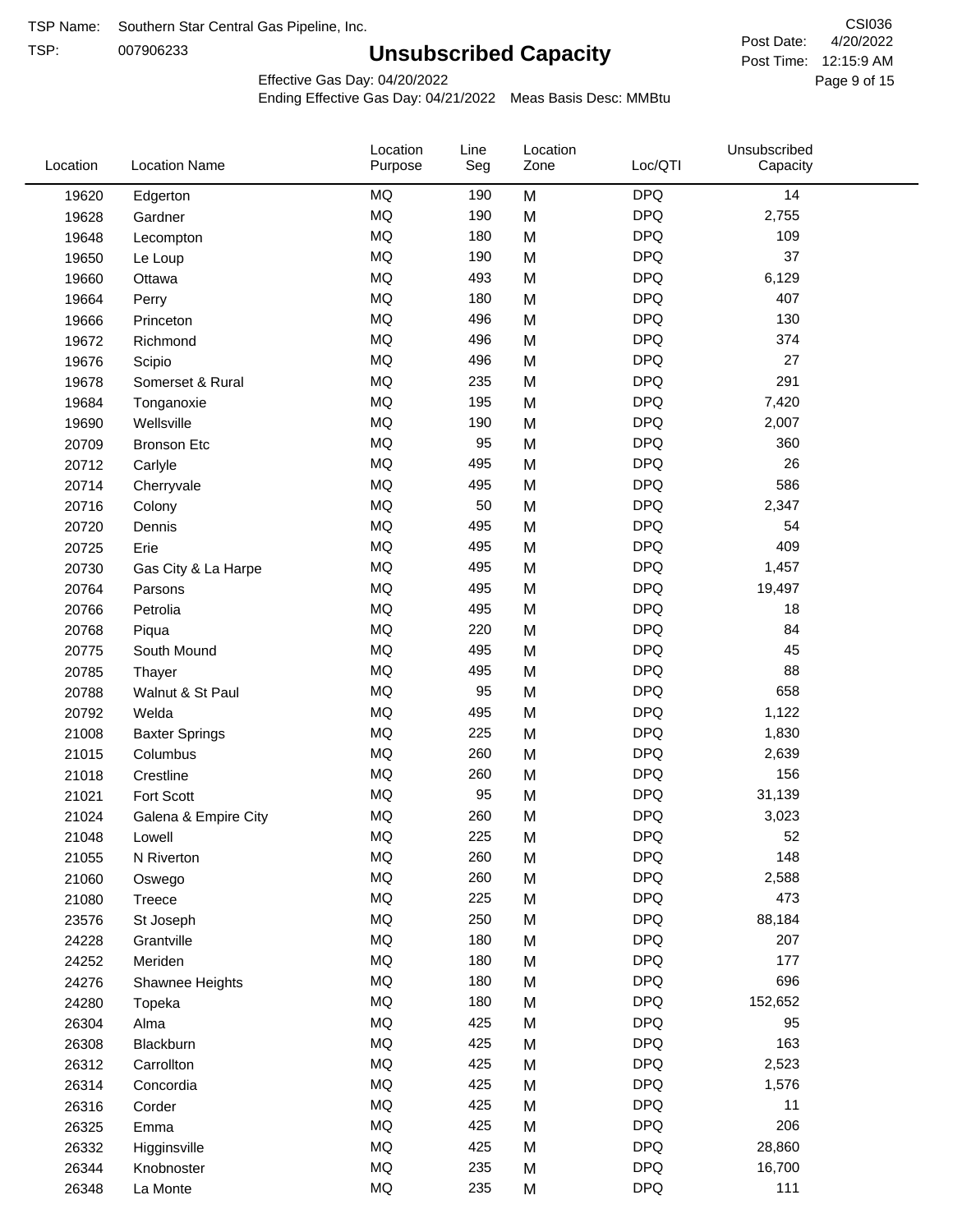TSP:

# **Unsubscribed Capacity**

4/20/2022 Page 10 of 15 Post Time: 12:15:9 AM CSI036 Post Date:

Effective Gas Day: 04/20/2022

| Location | <b>Location Name</b>          | Location<br>Purpose | Line<br>Seg | Location<br>Zone | Loc/QTI    | Unsubscribed<br>Capacity |  |
|----------|-------------------------------|---------------------|-------------|------------------|------------|--------------------------|--|
| 26352    | Mt Leonard                    | MQ                  | 425         | M                | <b>DPQ</b> | 167                      |  |
| 26356    | Norborne                      | MQ                  | 425         | M                | <b>DPQ</b> | 1,901                    |  |
| 26376    | Slater                        | MQ                  | 425         | M                | <b>DPQ</b> | 471                      |  |
| 26378    | <b>Sweet Springs</b>          | MQ                  | 425         | M                | <b>DPQ</b> | 584                      |  |
| 26392    | Warrensburg                   | MQ                  | 235         | M                | <b>DPQ</b> | 10,551                   |  |
| 26394    | Waverly                       | <b>MQ</b>           | 425         | M                | <b>DPQ</b> | 378                      |  |
| 27015    | <b>Belle Plaine</b>           | MQ                  | 333         | ${\sf P}$        | <b>DPQ</b> | 150                      |  |
| 27020    | <b>Bentley</b>                | MQ                  | 120         | ${\sf P}$        | <b>DPQ</b> | 217                      |  |
| 27035    | Derby                         | MQ                  | 120         | $\mathsf{P}$     | <b>DPQ</b> | 7,759                    |  |
| 27040    | Andover                       | MQ                  | 300         | M                | <b>DPQ</b> | 166                      |  |
| 27050    | Haysville                     | MQ                  | 120         | ${\sf P}$        | <b>DPQ</b> | 9,455                    |  |
| 27060    | Mulvane                       | MQ                  | 120         | P                | <b>DPQ</b> | 9,778                    |  |
| 27065    | Rose Hill                     | MQ                  | 295         | P                | <b>DPQ</b> | 5,386                    |  |
| 27070    | Sedgwick                      | MQ                  | 120         | P                | <b>DPQ</b> | 7,149                    |  |
| 27080    | Udall                         | MQ                  | 333         | ${\sf P}$        | <b>DPQ</b> | 538                      |  |
| 27085    | <b>Valley Center</b>          | MQ                  | 120         | P                | <b>DPQ</b> | 51,875                   |  |
| 27092    | Wichita                       | MQ                  | 120         | ${\sf P}$        | <b>DPQ</b> | 259,947                  |  |
| 29001    | Atchison                      | MQ                  | 90          | M                | <b>DPQ</b> | 20,786                   |  |
| 29002    | Emporia                       | MQ                  | 140         | M                | <b>DPQ</b> | 15,524                   |  |
| 29003    | Leavenworth                   | MQ                  | 195         | M                | <b>DPQ</b> | 14,939                   |  |
| 29005    | Effingham                     | MQ                  | 90          | M                | <b>DPQ</b> | 269                      |  |
| 30804    | Abbyville                     | MQ                  | 130         | ${\sf P}$        | <b>DPQ</b> | 195                      |  |
| 34612    | Altamont                      | MQ                  | 260         | M                | <b>DPQ</b> | 119                      |  |
| 35013    | Americus                      | MQ                  | 140         | M                | <b>DPQ</b> | 31                       |  |
| 35515    | ANR Alden                     | MQ                  | 490         | ${\sf P}$        | <b>DPQ</b> | 135,571                  |  |
| 36918    | Argonia                       | MQ                  | 120         | ${\sf P}$        | <b>DPQ</b> | 15                       |  |
| 37100    | Wynona                        | MQ                  | 334         | P                | <b>DPQ</b> | 1,314                    |  |
| 37118    | Hominy                        | MQ                  | 357         | P                | <b>DPQ</b> | 91                       |  |
| 37172    | <b>Black Hills Hutchinson</b> | MQ                  | 130         | ${\sf P}$        | <b>DPQ</b> | 15,360                   |  |
| 37175    | EGT Jane - Delivery           | MQ                  | 423         | M                | <b>DPQ</b> | 216,201                  |  |
| 38021    | Auburn                        | MQ                  | 180         | M                | <b>DPQ</b> | 756                      |  |
| 38522    | <b>Avant Utilities</b>        | MQ                  | 357         | P                | <b>DPQ</b> | 157                      |  |
| 41709    | <b>Billings</b>               | MQ                  | 380         | P                | <b>DPQ</b> | 2,032                    |  |
| 42915    | Springfield                   | $\sf{MQ}$           | 455         | M                | <b>DPQ</b> | 698,615                  |  |
| 44021    | <b>Burlingame</b>             | $\sf{MQ}$           | 140         | M                | <b>DPQ</b> | 1,686                    |  |
| 44121    | Alfalfa City Ok               | $\sf{MQ}$           | 315         | P                | <b>DPQ</b> | 394                      |  |
| 45301    | Cassoday                      | MQ                  | 140         | M                | <b>DPQ</b> | 0                        |  |
| 46608    | Chanute                       | MQ                  | 495         | M                | <b>DPQ</b> | 51,665                   |  |
| 46809    | Florence                      | MQ                  | 140         | M                | <b>DPQ</b> | 1,001                    |  |
| 47412    | Cleveland                     | MQ                  | 357         | P                | <b>DPQ</b> | 1,569                    |  |
| 47641    | CIG Riner                     | MQ                  | 490         | P                | <b>DPQ</b> | 62,965                   |  |
| 48015    | Bourbon County, KS            | MQ                  | 95          | M                | <b>DPQ</b> | 4,627                    |  |
| 48301    | Copan                         | MQ                  | 497         | ${\sf P}$        | <b>DPQ</b> | 358                      |  |
| 55502    | Danville                      | MQ                  | 120         | ${\sf P}$        | <b>DPQ</b> | 166                      |  |
| 56601    | Denison                       | MQ                  | 90          | M                | <b>DPQ</b> | 79                       |  |
| 58518    | Drumright                     | MQ                  | 390         | P                | <b>DPQ</b> | 4,485                    |  |
| 60706    | Peckham                       | MQ                  | 117         | M                | <b>DPQ</b> | 67                       |  |
| 62810    | Black Hills - Enterprise TB   | MQ                  | 130         | ${\sf P}$        | <b>DPQ</b> | 990                      |  |
| 63919    | Eskridge                      | $\sf{MQ}$           | 140         | M                | <b>DPQ</b> | 820                      |  |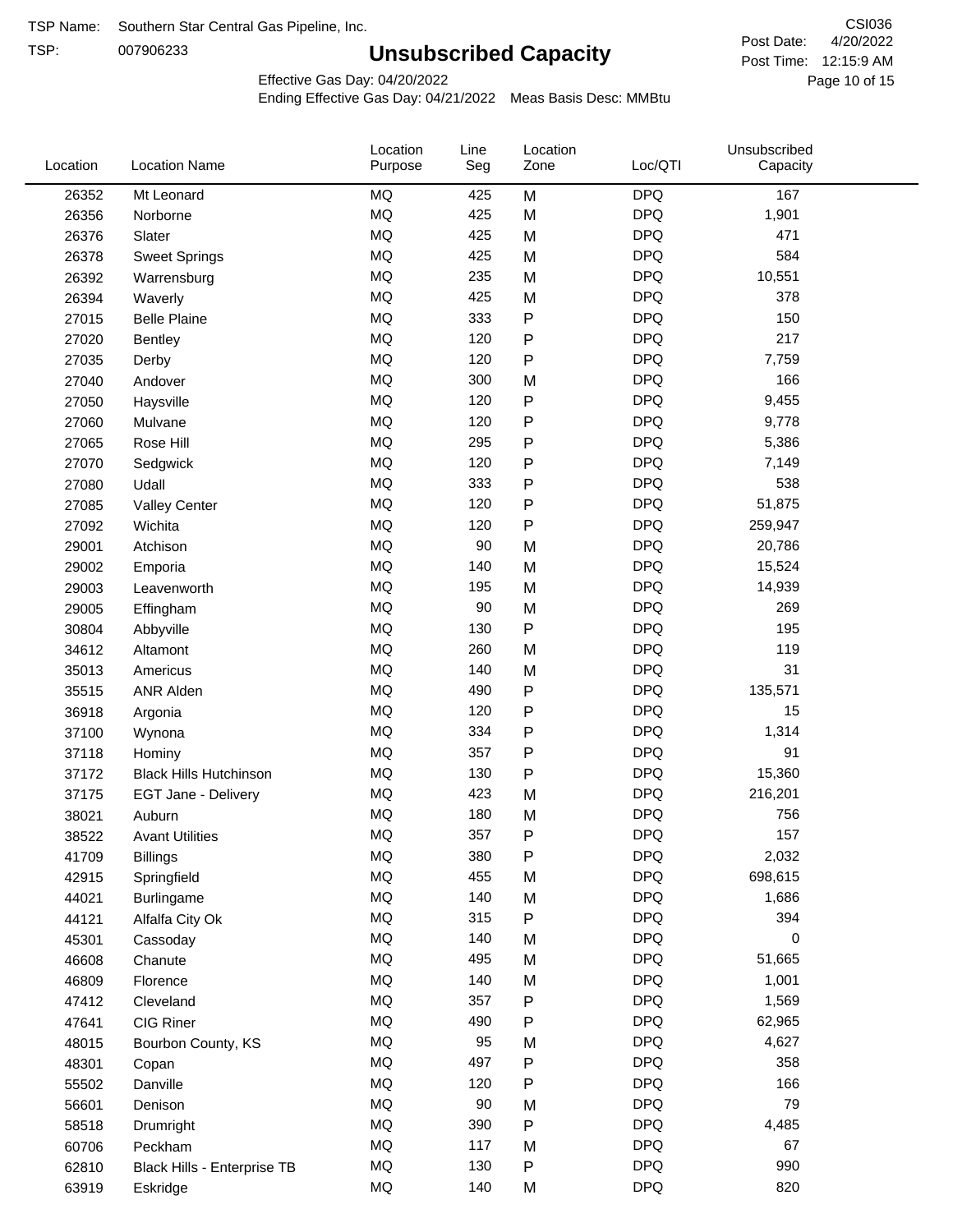TSP:

# **Unsubscribed Capacity**

4/20/2022 Page 11 of 15 Post Time: 12:15:9 AM CSI036 Post Date:

Effective Gas Day: 04/20/2022

| P<br><b>MQ</b><br><b>DPQ</b><br>130<br>424<br>68015<br>Ford<br><b>MQ</b><br><b>DPQ</b><br>12<br>315<br>P<br>68518<br>Freedom<br><b>MQ</b><br><b>DPQ</b><br>496<br>15,099<br>M<br>70408<br><b>Garnett KS</b><br><b>MQ</b><br>315<br><b>DPQ</b><br>P<br>63<br>70610<br>Gate<br><b>MQ</b><br>P<br><b>DPQ</b><br>96<br>340<br>74416<br>Pocasset<br><b>MQ</b><br><b>DPQ</b><br>816<br>455<br>77118<br>M<br>Granby<br><b>MQ</b><br><b>DPQ</b><br>190<br>7,104<br>M<br>77308<br><b>Bonner Springs Ks</b><br><b>MQ</b><br><b>DPQ</b><br>140<br>2,306<br>M<br>77512<br>Eureka, Toronto & Neal<br><b>MQ</b><br>P<br><b>DPQ</b><br>77705<br>120<br>26,858<br>Anthony<br><b>MQ</b><br><b>DPQ</b><br>445<br>140<br>M<br>80312<br><b>Hamilton Ks</b><br><b>MQ</b><br><b>DPQ</b><br>27<br>140<br>80515<br>M<br>Atmos - Strong Cty &<br><b>MQ</b><br><b>DPQ</b><br>498<br>M<br>3,629<br>83418<br>Howard Ks<br><b>MQ</b><br><b>DPQ</b><br>495<br>4,390<br>84021<br>M<br>Humboldt Ks<br><b>MQ</b><br><b>DPQ</b><br>495<br>M<br>10,749<br>86717<br>Iola Ks<br><b>MQ</b><br><b>DPQ</b><br>180<br>45,466<br>M<br>96108<br><b>Black Hills - Lawrence</b><br><b>MQ</b><br>P<br><b>DPQ</b><br>150<br>120<br>Kechi Ks<br>96912<br><b>MQ</b><br><b>DPQ</b><br>15,628<br>130<br>P<br>97112<br>Copeland<br><b>MQ</b><br><b>DPQ</b><br>493<br>273<br>M<br>102512<br>Lebo<br><b>MQ</b><br><b>DPQ</b><br>249<br>225<br>M<br>103101<br>Lenapah<br><b>MQ</b><br><b>DPQ</b><br>204<br>260<br>M<br>104615<br>Liberal<br><b>MQ</b><br><b>DPQ</b><br>168<br>357<br>P<br>108119<br>Ochelata<br><b>MQ</b><br>497<br>P<br><b>DPQ</b><br>395<br>108221<br>Washington<br><b>DPQ</b><br><b>MQ</b><br>113<br>170<br>110412<br>McLouth<br>M<br><b>MQ</b><br>P<br><b>DPQ</b><br>456<br>Mannford<br>357<br>110908<br><b>MQ</b><br>P<br><b>DPQ</b><br>317<br>335<br>113612<br>Webb City, OK TB<br><b>MQ</b><br><b>DPQ</b><br>239<br>357<br>P<br>113713<br>Osage City Ok<br><b>MQ</b><br><b>DPQ</b><br>235<br>21,928<br>M<br>113812<br>Clinton & Leeton<br><b>MQ</b><br><b>DPQ</b><br>425<br>113852<br>M<br>14,581<br>Marshall<br><b>MQ</b><br><b>DPQ</b><br>95<br>M<br>9,333<br>113856<br>Nevada<br><b>MQ</b><br><b>DPQ</b><br>250<br>2,890<br>M<br>113864<br><b>Platte City</b><br><b>MQ</b><br>425<br><b>DPQ</b><br>M<br>3,022<br>113872<br>Lexington-Richmond-Henrietta<br><b>MQ</b><br>235<br><b>DPQ</b><br>26,188<br>113876<br>M<br>Sedalia<br>MQ<br>250<br><b>DPQ</b><br>135<br>M<br>113880<br>Tracy<br>MQ<br><b>DPQ</b><br>250<br>1,140<br>M<br>113892<br>Weston<br><b>MQ</b><br><b>DPQ</b><br>260<br>M<br>239<br>118121<br>Mulberry<br>150<br>MQ<br>400<br>P<br><b>DPQ</b><br>118321<br>Mulhall<br><b>MQ</b><br><b>DPQ</b><br>235<br>13,115<br>120000<br>Spire<br>M<br>MQ<br><b>DPQ</b><br>495<br>6,410<br>121110<br>Neodesha<br>M<br>MQ<br><b>DPQ</b><br>289<br>493<br>M<br>121315<br>Neosho Rapids<br>MQ<br><b>DPQ</b><br>184,224<br>490<br>Ρ<br>121415<br><b>NGPL Barton</b><br><b>DPQ</b><br>MQ<br>130<br>269,500<br>121515<br><b>NGPL Ford</b><br>Ρ<br>MQ<br><b>DPQ</b><br>225<br>6,793<br>122715<br>Afton-Fairland-Grove-Jay<br>M<br>MQ<br><b>DPQ</b><br>124<br>120<br>P<br>122915<br>Norwich<br><b>MQ</b><br><b>DPQ</b><br>357<br>Ρ<br>1,130<br>125315<br>Oilton<br><b>DPQ</b><br>MQ<br>315<br>7,083<br>Ρ<br>129311<br><b>ONG Harper County</b><br>MQ<br><b>DPQ</b><br>493<br>24<br>129712<br>Olivet<br>M<br>MQ<br>400<br><b>DPQ</b><br>219<br>P<br>130001<br>Orlando<br>MQ<br><b>DPQ</b><br>256<br>450<br>M<br>132018<br>Oronogo<br><b>MQ</b><br><b>DPQ</b><br>140<br>3,551<br>Osage City Ks<br>M<br>132519 | Location | <b>Location Name</b> | Location<br>Purpose | Line<br>Seg | Location<br>Zone | Loc/QTI | Unsubscribed<br>Capacity |  |
|-----------------------------------------------------------------------------------------------------------------------------------------------------------------------------------------------------------------------------------------------------------------------------------------------------------------------------------------------------------------------------------------------------------------------------------------------------------------------------------------------------------------------------------------------------------------------------------------------------------------------------------------------------------------------------------------------------------------------------------------------------------------------------------------------------------------------------------------------------------------------------------------------------------------------------------------------------------------------------------------------------------------------------------------------------------------------------------------------------------------------------------------------------------------------------------------------------------------------------------------------------------------------------------------------------------------------------------------------------------------------------------------------------------------------------------------------------------------------------------------------------------------------------------------------------------------------------------------------------------------------------------------------------------------------------------------------------------------------------------------------------------------------------------------------------------------------------------------------------------------------------------------------------------------------------------------------------------------------------------------------------------------------------------------------------------------------------------------------------------------------------------------------------------------------------------------------------------------------------------------------------------------------------------------------------------------------------------------------------------------------------------------------------------------------------------------------------------------------------------------------------------------------------------------------------------------------------------------------------------------------------------------------------------------------------------------------------------------------------------------------------------------------------------------------------------------------------------------------------------------------------------------------------------------------------------------------------------------------------------------------------------------------------------------------------------------------------------------------------------------------------------------------------------------------------------------------------------------------------------------------------------------------------------------------------------------------------------------------------------------------------------------------------------------------------------------------------------------------------------------------------------------------------------------------------------------------------|----------|----------------------|---------------------|-------------|------------------|---------|--------------------------|--|
|                                                                                                                                                                                                                                                                                                                                                                                                                                                                                                                                                                                                                                                                                                                                                                                                                                                                                                                                                                                                                                                                                                                                                                                                                                                                                                                                                                                                                                                                                                                                                                                                                                                                                                                                                                                                                                                                                                                                                                                                                                                                                                                                                                                                                                                                                                                                                                                                                                                                                                                                                                                                                                                                                                                                                                                                                                                                                                                                                                                                                                                                                                                                                                                                                                                                                                                                                                                                                                                                                                                                                                             |          |                      |                     |             |                  |         |                          |  |
|                                                                                                                                                                                                                                                                                                                                                                                                                                                                                                                                                                                                                                                                                                                                                                                                                                                                                                                                                                                                                                                                                                                                                                                                                                                                                                                                                                                                                                                                                                                                                                                                                                                                                                                                                                                                                                                                                                                                                                                                                                                                                                                                                                                                                                                                                                                                                                                                                                                                                                                                                                                                                                                                                                                                                                                                                                                                                                                                                                                                                                                                                                                                                                                                                                                                                                                                                                                                                                                                                                                                                                             |          |                      |                     |             |                  |         |                          |  |
|                                                                                                                                                                                                                                                                                                                                                                                                                                                                                                                                                                                                                                                                                                                                                                                                                                                                                                                                                                                                                                                                                                                                                                                                                                                                                                                                                                                                                                                                                                                                                                                                                                                                                                                                                                                                                                                                                                                                                                                                                                                                                                                                                                                                                                                                                                                                                                                                                                                                                                                                                                                                                                                                                                                                                                                                                                                                                                                                                                                                                                                                                                                                                                                                                                                                                                                                                                                                                                                                                                                                                                             |          |                      |                     |             |                  |         |                          |  |
|                                                                                                                                                                                                                                                                                                                                                                                                                                                                                                                                                                                                                                                                                                                                                                                                                                                                                                                                                                                                                                                                                                                                                                                                                                                                                                                                                                                                                                                                                                                                                                                                                                                                                                                                                                                                                                                                                                                                                                                                                                                                                                                                                                                                                                                                                                                                                                                                                                                                                                                                                                                                                                                                                                                                                                                                                                                                                                                                                                                                                                                                                                                                                                                                                                                                                                                                                                                                                                                                                                                                                                             |          |                      |                     |             |                  |         |                          |  |
|                                                                                                                                                                                                                                                                                                                                                                                                                                                                                                                                                                                                                                                                                                                                                                                                                                                                                                                                                                                                                                                                                                                                                                                                                                                                                                                                                                                                                                                                                                                                                                                                                                                                                                                                                                                                                                                                                                                                                                                                                                                                                                                                                                                                                                                                                                                                                                                                                                                                                                                                                                                                                                                                                                                                                                                                                                                                                                                                                                                                                                                                                                                                                                                                                                                                                                                                                                                                                                                                                                                                                                             |          |                      |                     |             |                  |         |                          |  |
|                                                                                                                                                                                                                                                                                                                                                                                                                                                                                                                                                                                                                                                                                                                                                                                                                                                                                                                                                                                                                                                                                                                                                                                                                                                                                                                                                                                                                                                                                                                                                                                                                                                                                                                                                                                                                                                                                                                                                                                                                                                                                                                                                                                                                                                                                                                                                                                                                                                                                                                                                                                                                                                                                                                                                                                                                                                                                                                                                                                                                                                                                                                                                                                                                                                                                                                                                                                                                                                                                                                                                                             |          |                      |                     |             |                  |         |                          |  |
|                                                                                                                                                                                                                                                                                                                                                                                                                                                                                                                                                                                                                                                                                                                                                                                                                                                                                                                                                                                                                                                                                                                                                                                                                                                                                                                                                                                                                                                                                                                                                                                                                                                                                                                                                                                                                                                                                                                                                                                                                                                                                                                                                                                                                                                                                                                                                                                                                                                                                                                                                                                                                                                                                                                                                                                                                                                                                                                                                                                                                                                                                                                                                                                                                                                                                                                                                                                                                                                                                                                                                                             |          |                      |                     |             |                  |         |                          |  |
|                                                                                                                                                                                                                                                                                                                                                                                                                                                                                                                                                                                                                                                                                                                                                                                                                                                                                                                                                                                                                                                                                                                                                                                                                                                                                                                                                                                                                                                                                                                                                                                                                                                                                                                                                                                                                                                                                                                                                                                                                                                                                                                                                                                                                                                                                                                                                                                                                                                                                                                                                                                                                                                                                                                                                                                                                                                                                                                                                                                                                                                                                                                                                                                                                                                                                                                                                                                                                                                                                                                                                                             |          |                      |                     |             |                  |         |                          |  |
|                                                                                                                                                                                                                                                                                                                                                                                                                                                                                                                                                                                                                                                                                                                                                                                                                                                                                                                                                                                                                                                                                                                                                                                                                                                                                                                                                                                                                                                                                                                                                                                                                                                                                                                                                                                                                                                                                                                                                                                                                                                                                                                                                                                                                                                                                                                                                                                                                                                                                                                                                                                                                                                                                                                                                                                                                                                                                                                                                                                                                                                                                                                                                                                                                                                                                                                                                                                                                                                                                                                                                                             |          |                      |                     |             |                  |         |                          |  |
|                                                                                                                                                                                                                                                                                                                                                                                                                                                                                                                                                                                                                                                                                                                                                                                                                                                                                                                                                                                                                                                                                                                                                                                                                                                                                                                                                                                                                                                                                                                                                                                                                                                                                                                                                                                                                                                                                                                                                                                                                                                                                                                                                                                                                                                                                                                                                                                                                                                                                                                                                                                                                                                                                                                                                                                                                                                                                                                                                                                                                                                                                                                                                                                                                                                                                                                                                                                                                                                                                                                                                                             |          |                      |                     |             |                  |         |                          |  |
|                                                                                                                                                                                                                                                                                                                                                                                                                                                                                                                                                                                                                                                                                                                                                                                                                                                                                                                                                                                                                                                                                                                                                                                                                                                                                                                                                                                                                                                                                                                                                                                                                                                                                                                                                                                                                                                                                                                                                                                                                                                                                                                                                                                                                                                                                                                                                                                                                                                                                                                                                                                                                                                                                                                                                                                                                                                                                                                                                                                                                                                                                                                                                                                                                                                                                                                                                                                                                                                                                                                                                                             |          |                      |                     |             |                  |         |                          |  |
|                                                                                                                                                                                                                                                                                                                                                                                                                                                                                                                                                                                                                                                                                                                                                                                                                                                                                                                                                                                                                                                                                                                                                                                                                                                                                                                                                                                                                                                                                                                                                                                                                                                                                                                                                                                                                                                                                                                                                                                                                                                                                                                                                                                                                                                                                                                                                                                                                                                                                                                                                                                                                                                                                                                                                                                                                                                                                                                                                                                                                                                                                                                                                                                                                                                                                                                                                                                                                                                                                                                                                                             |          |                      |                     |             |                  |         |                          |  |
|                                                                                                                                                                                                                                                                                                                                                                                                                                                                                                                                                                                                                                                                                                                                                                                                                                                                                                                                                                                                                                                                                                                                                                                                                                                                                                                                                                                                                                                                                                                                                                                                                                                                                                                                                                                                                                                                                                                                                                                                                                                                                                                                                                                                                                                                                                                                                                                                                                                                                                                                                                                                                                                                                                                                                                                                                                                                                                                                                                                                                                                                                                                                                                                                                                                                                                                                                                                                                                                                                                                                                                             |          |                      |                     |             |                  |         |                          |  |
|                                                                                                                                                                                                                                                                                                                                                                                                                                                                                                                                                                                                                                                                                                                                                                                                                                                                                                                                                                                                                                                                                                                                                                                                                                                                                                                                                                                                                                                                                                                                                                                                                                                                                                                                                                                                                                                                                                                                                                                                                                                                                                                                                                                                                                                                                                                                                                                                                                                                                                                                                                                                                                                                                                                                                                                                                                                                                                                                                                                                                                                                                                                                                                                                                                                                                                                                                                                                                                                                                                                                                                             |          |                      |                     |             |                  |         |                          |  |
|                                                                                                                                                                                                                                                                                                                                                                                                                                                                                                                                                                                                                                                                                                                                                                                                                                                                                                                                                                                                                                                                                                                                                                                                                                                                                                                                                                                                                                                                                                                                                                                                                                                                                                                                                                                                                                                                                                                                                                                                                                                                                                                                                                                                                                                                                                                                                                                                                                                                                                                                                                                                                                                                                                                                                                                                                                                                                                                                                                                                                                                                                                                                                                                                                                                                                                                                                                                                                                                                                                                                                                             |          |                      |                     |             |                  |         |                          |  |
|                                                                                                                                                                                                                                                                                                                                                                                                                                                                                                                                                                                                                                                                                                                                                                                                                                                                                                                                                                                                                                                                                                                                                                                                                                                                                                                                                                                                                                                                                                                                                                                                                                                                                                                                                                                                                                                                                                                                                                                                                                                                                                                                                                                                                                                                                                                                                                                                                                                                                                                                                                                                                                                                                                                                                                                                                                                                                                                                                                                                                                                                                                                                                                                                                                                                                                                                                                                                                                                                                                                                                                             |          |                      |                     |             |                  |         |                          |  |
|                                                                                                                                                                                                                                                                                                                                                                                                                                                                                                                                                                                                                                                                                                                                                                                                                                                                                                                                                                                                                                                                                                                                                                                                                                                                                                                                                                                                                                                                                                                                                                                                                                                                                                                                                                                                                                                                                                                                                                                                                                                                                                                                                                                                                                                                                                                                                                                                                                                                                                                                                                                                                                                                                                                                                                                                                                                                                                                                                                                                                                                                                                                                                                                                                                                                                                                                                                                                                                                                                                                                                                             |          |                      |                     |             |                  |         |                          |  |
|                                                                                                                                                                                                                                                                                                                                                                                                                                                                                                                                                                                                                                                                                                                                                                                                                                                                                                                                                                                                                                                                                                                                                                                                                                                                                                                                                                                                                                                                                                                                                                                                                                                                                                                                                                                                                                                                                                                                                                                                                                                                                                                                                                                                                                                                                                                                                                                                                                                                                                                                                                                                                                                                                                                                                                                                                                                                                                                                                                                                                                                                                                                                                                                                                                                                                                                                                                                                                                                                                                                                                                             |          |                      |                     |             |                  |         |                          |  |
|                                                                                                                                                                                                                                                                                                                                                                                                                                                                                                                                                                                                                                                                                                                                                                                                                                                                                                                                                                                                                                                                                                                                                                                                                                                                                                                                                                                                                                                                                                                                                                                                                                                                                                                                                                                                                                                                                                                                                                                                                                                                                                                                                                                                                                                                                                                                                                                                                                                                                                                                                                                                                                                                                                                                                                                                                                                                                                                                                                                                                                                                                                                                                                                                                                                                                                                                                                                                                                                                                                                                                                             |          |                      |                     |             |                  |         |                          |  |
|                                                                                                                                                                                                                                                                                                                                                                                                                                                                                                                                                                                                                                                                                                                                                                                                                                                                                                                                                                                                                                                                                                                                                                                                                                                                                                                                                                                                                                                                                                                                                                                                                                                                                                                                                                                                                                                                                                                                                                                                                                                                                                                                                                                                                                                                                                                                                                                                                                                                                                                                                                                                                                                                                                                                                                                                                                                                                                                                                                                                                                                                                                                                                                                                                                                                                                                                                                                                                                                                                                                                                                             |          |                      |                     |             |                  |         |                          |  |
|                                                                                                                                                                                                                                                                                                                                                                                                                                                                                                                                                                                                                                                                                                                                                                                                                                                                                                                                                                                                                                                                                                                                                                                                                                                                                                                                                                                                                                                                                                                                                                                                                                                                                                                                                                                                                                                                                                                                                                                                                                                                                                                                                                                                                                                                                                                                                                                                                                                                                                                                                                                                                                                                                                                                                                                                                                                                                                                                                                                                                                                                                                                                                                                                                                                                                                                                                                                                                                                                                                                                                                             |          |                      |                     |             |                  |         |                          |  |
|                                                                                                                                                                                                                                                                                                                                                                                                                                                                                                                                                                                                                                                                                                                                                                                                                                                                                                                                                                                                                                                                                                                                                                                                                                                                                                                                                                                                                                                                                                                                                                                                                                                                                                                                                                                                                                                                                                                                                                                                                                                                                                                                                                                                                                                                                                                                                                                                                                                                                                                                                                                                                                                                                                                                                                                                                                                                                                                                                                                                                                                                                                                                                                                                                                                                                                                                                                                                                                                                                                                                                                             |          |                      |                     |             |                  |         |                          |  |
|                                                                                                                                                                                                                                                                                                                                                                                                                                                                                                                                                                                                                                                                                                                                                                                                                                                                                                                                                                                                                                                                                                                                                                                                                                                                                                                                                                                                                                                                                                                                                                                                                                                                                                                                                                                                                                                                                                                                                                                                                                                                                                                                                                                                                                                                                                                                                                                                                                                                                                                                                                                                                                                                                                                                                                                                                                                                                                                                                                                                                                                                                                                                                                                                                                                                                                                                                                                                                                                                                                                                                                             |          |                      |                     |             |                  |         |                          |  |
|                                                                                                                                                                                                                                                                                                                                                                                                                                                                                                                                                                                                                                                                                                                                                                                                                                                                                                                                                                                                                                                                                                                                                                                                                                                                                                                                                                                                                                                                                                                                                                                                                                                                                                                                                                                                                                                                                                                                                                                                                                                                                                                                                                                                                                                                                                                                                                                                                                                                                                                                                                                                                                                                                                                                                                                                                                                                                                                                                                                                                                                                                                                                                                                                                                                                                                                                                                                                                                                                                                                                                                             |          |                      |                     |             |                  |         |                          |  |
|                                                                                                                                                                                                                                                                                                                                                                                                                                                                                                                                                                                                                                                                                                                                                                                                                                                                                                                                                                                                                                                                                                                                                                                                                                                                                                                                                                                                                                                                                                                                                                                                                                                                                                                                                                                                                                                                                                                                                                                                                                                                                                                                                                                                                                                                                                                                                                                                                                                                                                                                                                                                                                                                                                                                                                                                                                                                                                                                                                                                                                                                                                                                                                                                                                                                                                                                                                                                                                                                                                                                                                             |          |                      |                     |             |                  |         |                          |  |
|                                                                                                                                                                                                                                                                                                                                                                                                                                                                                                                                                                                                                                                                                                                                                                                                                                                                                                                                                                                                                                                                                                                                                                                                                                                                                                                                                                                                                                                                                                                                                                                                                                                                                                                                                                                                                                                                                                                                                                                                                                                                                                                                                                                                                                                                                                                                                                                                                                                                                                                                                                                                                                                                                                                                                                                                                                                                                                                                                                                                                                                                                                                                                                                                                                                                                                                                                                                                                                                                                                                                                                             |          |                      |                     |             |                  |         |                          |  |
|                                                                                                                                                                                                                                                                                                                                                                                                                                                                                                                                                                                                                                                                                                                                                                                                                                                                                                                                                                                                                                                                                                                                                                                                                                                                                                                                                                                                                                                                                                                                                                                                                                                                                                                                                                                                                                                                                                                                                                                                                                                                                                                                                                                                                                                                                                                                                                                                                                                                                                                                                                                                                                                                                                                                                                                                                                                                                                                                                                                                                                                                                                                                                                                                                                                                                                                                                                                                                                                                                                                                                                             |          |                      |                     |             |                  |         |                          |  |
|                                                                                                                                                                                                                                                                                                                                                                                                                                                                                                                                                                                                                                                                                                                                                                                                                                                                                                                                                                                                                                                                                                                                                                                                                                                                                                                                                                                                                                                                                                                                                                                                                                                                                                                                                                                                                                                                                                                                                                                                                                                                                                                                                                                                                                                                                                                                                                                                                                                                                                                                                                                                                                                                                                                                                                                                                                                                                                                                                                                                                                                                                                                                                                                                                                                                                                                                                                                                                                                                                                                                                                             |          |                      |                     |             |                  |         |                          |  |
|                                                                                                                                                                                                                                                                                                                                                                                                                                                                                                                                                                                                                                                                                                                                                                                                                                                                                                                                                                                                                                                                                                                                                                                                                                                                                                                                                                                                                                                                                                                                                                                                                                                                                                                                                                                                                                                                                                                                                                                                                                                                                                                                                                                                                                                                                                                                                                                                                                                                                                                                                                                                                                                                                                                                                                                                                                                                                                                                                                                                                                                                                                                                                                                                                                                                                                                                                                                                                                                                                                                                                                             |          |                      |                     |             |                  |         |                          |  |
|                                                                                                                                                                                                                                                                                                                                                                                                                                                                                                                                                                                                                                                                                                                                                                                                                                                                                                                                                                                                                                                                                                                                                                                                                                                                                                                                                                                                                                                                                                                                                                                                                                                                                                                                                                                                                                                                                                                                                                                                                                                                                                                                                                                                                                                                                                                                                                                                                                                                                                                                                                                                                                                                                                                                                                                                                                                                                                                                                                                                                                                                                                                                                                                                                                                                                                                                                                                                                                                                                                                                                                             |          |                      |                     |             |                  |         |                          |  |
|                                                                                                                                                                                                                                                                                                                                                                                                                                                                                                                                                                                                                                                                                                                                                                                                                                                                                                                                                                                                                                                                                                                                                                                                                                                                                                                                                                                                                                                                                                                                                                                                                                                                                                                                                                                                                                                                                                                                                                                                                                                                                                                                                                                                                                                                                                                                                                                                                                                                                                                                                                                                                                                                                                                                                                                                                                                                                                                                                                                                                                                                                                                                                                                                                                                                                                                                                                                                                                                                                                                                                                             |          |                      |                     |             |                  |         |                          |  |
|                                                                                                                                                                                                                                                                                                                                                                                                                                                                                                                                                                                                                                                                                                                                                                                                                                                                                                                                                                                                                                                                                                                                                                                                                                                                                                                                                                                                                                                                                                                                                                                                                                                                                                                                                                                                                                                                                                                                                                                                                                                                                                                                                                                                                                                                                                                                                                                                                                                                                                                                                                                                                                                                                                                                                                                                                                                                                                                                                                                                                                                                                                                                                                                                                                                                                                                                                                                                                                                                                                                                                                             |          |                      |                     |             |                  |         |                          |  |
|                                                                                                                                                                                                                                                                                                                                                                                                                                                                                                                                                                                                                                                                                                                                                                                                                                                                                                                                                                                                                                                                                                                                                                                                                                                                                                                                                                                                                                                                                                                                                                                                                                                                                                                                                                                                                                                                                                                                                                                                                                                                                                                                                                                                                                                                                                                                                                                                                                                                                                                                                                                                                                                                                                                                                                                                                                                                                                                                                                                                                                                                                                                                                                                                                                                                                                                                                                                                                                                                                                                                                                             |          |                      |                     |             |                  |         |                          |  |
|                                                                                                                                                                                                                                                                                                                                                                                                                                                                                                                                                                                                                                                                                                                                                                                                                                                                                                                                                                                                                                                                                                                                                                                                                                                                                                                                                                                                                                                                                                                                                                                                                                                                                                                                                                                                                                                                                                                                                                                                                                                                                                                                                                                                                                                                                                                                                                                                                                                                                                                                                                                                                                                                                                                                                                                                                                                                                                                                                                                                                                                                                                                                                                                                                                                                                                                                                                                                                                                                                                                                                                             |          |                      |                     |             |                  |         |                          |  |
|                                                                                                                                                                                                                                                                                                                                                                                                                                                                                                                                                                                                                                                                                                                                                                                                                                                                                                                                                                                                                                                                                                                                                                                                                                                                                                                                                                                                                                                                                                                                                                                                                                                                                                                                                                                                                                                                                                                                                                                                                                                                                                                                                                                                                                                                                                                                                                                                                                                                                                                                                                                                                                                                                                                                                                                                                                                                                                                                                                                                                                                                                                                                                                                                                                                                                                                                                                                                                                                                                                                                                                             |          |                      |                     |             |                  |         |                          |  |
|                                                                                                                                                                                                                                                                                                                                                                                                                                                                                                                                                                                                                                                                                                                                                                                                                                                                                                                                                                                                                                                                                                                                                                                                                                                                                                                                                                                                                                                                                                                                                                                                                                                                                                                                                                                                                                                                                                                                                                                                                                                                                                                                                                                                                                                                                                                                                                                                                                                                                                                                                                                                                                                                                                                                                                                                                                                                                                                                                                                                                                                                                                                                                                                                                                                                                                                                                                                                                                                                                                                                                                             |          |                      |                     |             |                  |         |                          |  |
|                                                                                                                                                                                                                                                                                                                                                                                                                                                                                                                                                                                                                                                                                                                                                                                                                                                                                                                                                                                                                                                                                                                                                                                                                                                                                                                                                                                                                                                                                                                                                                                                                                                                                                                                                                                                                                                                                                                                                                                                                                                                                                                                                                                                                                                                                                                                                                                                                                                                                                                                                                                                                                                                                                                                                                                                                                                                                                                                                                                                                                                                                                                                                                                                                                                                                                                                                                                                                                                                                                                                                                             |          |                      |                     |             |                  |         |                          |  |
|                                                                                                                                                                                                                                                                                                                                                                                                                                                                                                                                                                                                                                                                                                                                                                                                                                                                                                                                                                                                                                                                                                                                                                                                                                                                                                                                                                                                                                                                                                                                                                                                                                                                                                                                                                                                                                                                                                                                                                                                                                                                                                                                                                                                                                                                                                                                                                                                                                                                                                                                                                                                                                                                                                                                                                                                                                                                                                                                                                                                                                                                                                                                                                                                                                                                                                                                                                                                                                                                                                                                                                             |          |                      |                     |             |                  |         |                          |  |
|                                                                                                                                                                                                                                                                                                                                                                                                                                                                                                                                                                                                                                                                                                                                                                                                                                                                                                                                                                                                                                                                                                                                                                                                                                                                                                                                                                                                                                                                                                                                                                                                                                                                                                                                                                                                                                                                                                                                                                                                                                                                                                                                                                                                                                                                                                                                                                                                                                                                                                                                                                                                                                                                                                                                                                                                                                                                                                                                                                                                                                                                                                                                                                                                                                                                                                                                                                                                                                                                                                                                                                             |          |                      |                     |             |                  |         |                          |  |
|                                                                                                                                                                                                                                                                                                                                                                                                                                                                                                                                                                                                                                                                                                                                                                                                                                                                                                                                                                                                                                                                                                                                                                                                                                                                                                                                                                                                                                                                                                                                                                                                                                                                                                                                                                                                                                                                                                                                                                                                                                                                                                                                                                                                                                                                                                                                                                                                                                                                                                                                                                                                                                                                                                                                                                                                                                                                                                                                                                                                                                                                                                                                                                                                                                                                                                                                                                                                                                                                                                                                                                             |          |                      |                     |             |                  |         |                          |  |
|                                                                                                                                                                                                                                                                                                                                                                                                                                                                                                                                                                                                                                                                                                                                                                                                                                                                                                                                                                                                                                                                                                                                                                                                                                                                                                                                                                                                                                                                                                                                                                                                                                                                                                                                                                                                                                                                                                                                                                                                                                                                                                                                                                                                                                                                                                                                                                                                                                                                                                                                                                                                                                                                                                                                                                                                                                                                                                                                                                                                                                                                                                                                                                                                                                                                                                                                                                                                                                                                                                                                                                             |          |                      |                     |             |                  |         |                          |  |
|                                                                                                                                                                                                                                                                                                                                                                                                                                                                                                                                                                                                                                                                                                                                                                                                                                                                                                                                                                                                                                                                                                                                                                                                                                                                                                                                                                                                                                                                                                                                                                                                                                                                                                                                                                                                                                                                                                                                                                                                                                                                                                                                                                                                                                                                                                                                                                                                                                                                                                                                                                                                                                                                                                                                                                                                                                                                                                                                                                                                                                                                                                                                                                                                                                                                                                                                                                                                                                                                                                                                                                             |          |                      |                     |             |                  |         |                          |  |
|                                                                                                                                                                                                                                                                                                                                                                                                                                                                                                                                                                                                                                                                                                                                                                                                                                                                                                                                                                                                                                                                                                                                                                                                                                                                                                                                                                                                                                                                                                                                                                                                                                                                                                                                                                                                                                                                                                                                                                                                                                                                                                                                                                                                                                                                                                                                                                                                                                                                                                                                                                                                                                                                                                                                                                                                                                                                                                                                                                                                                                                                                                                                                                                                                                                                                                                                                                                                                                                                                                                                                                             |          |                      |                     |             |                  |         |                          |  |
|                                                                                                                                                                                                                                                                                                                                                                                                                                                                                                                                                                                                                                                                                                                                                                                                                                                                                                                                                                                                                                                                                                                                                                                                                                                                                                                                                                                                                                                                                                                                                                                                                                                                                                                                                                                                                                                                                                                                                                                                                                                                                                                                                                                                                                                                                                                                                                                                                                                                                                                                                                                                                                                                                                                                                                                                                                                                                                                                                                                                                                                                                                                                                                                                                                                                                                                                                                                                                                                                                                                                                                             |          |                      |                     |             |                  |         |                          |  |
|                                                                                                                                                                                                                                                                                                                                                                                                                                                                                                                                                                                                                                                                                                                                                                                                                                                                                                                                                                                                                                                                                                                                                                                                                                                                                                                                                                                                                                                                                                                                                                                                                                                                                                                                                                                                                                                                                                                                                                                                                                                                                                                                                                                                                                                                                                                                                                                                                                                                                                                                                                                                                                                                                                                                                                                                                                                                                                                                                                                                                                                                                                                                                                                                                                                                                                                                                                                                                                                                                                                                                                             |          |                      |                     |             |                  |         |                          |  |
|                                                                                                                                                                                                                                                                                                                                                                                                                                                                                                                                                                                                                                                                                                                                                                                                                                                                                                                                                                                                                                                                                                                                                                                                                                                                                                                                                                                                                                                                                                                                                                                                                                                                                                                                                                                                                                                                                                                                                                                                                                                                                                                                                                                                                                                                                                                                                                                                                                                                                                                                                                                                                                                                                                                                                                                                                                                                                                                                                                                                                                                                                                                                                                                                                                                                                                                                                                                                                                                                                                                                                                             |          |                      |                     |             |                  |         |                          |  |
|                                                                                                                                                                                                                                                                                                                                                                                                                                                                                                                                                                                                                                                                                                                                                                                                                                                                                                                                                                                                                                                                                                                                                                                                                                                                                                                                                                                                                                                                                                                                                                                                                                                                                                                                                                                                                                                                                                                                                                                                                                                                                                                                                                                                                                                                                                                                                                                                                                                                                                                                                                                                                                                                                                                                                                                                                                                                                                                                                                                                                                                                                                                                                                                                                                                                                                                                                                                                                                                                                                                                                                             |          |                      |                     |             |                  |         |                          |  |
|                                                                                                                                                                                                                                                                                                                                                                                                                                                                                                                                                                                                                                                                                                                                                                                                                                                                                                                                                                                                                                                                                                                                                                                                                                                                                                                                                                                                                                                                                                                                                                                                                                                                                                                                                                                                                                                                                                                                                                                                                                                                                                                                                                                                                                                                                                                                                                                                                                                                                                                                                                                                                                                                                                                                                                                                                                                                                                                                                                                                                                                                                                                                                                                                                                                                                                                                                                                                                                                                                                                                                                             |          |                      |                     |             |                  |         |                          |  |
|                                                                                                                                                                                                                                                                                                                                                                                                                                                                                                                                                                                                                                                                                                                                                                                                                                                                                                                                                                                                                                                                                                                                                                                                                                                                                                                                                                                                                                                                                                                                                                                                                                                                                                                                                                                                                                                                                                                                                                                                                                                                                                                                                                                                                                                                                                                                                                                                                                                                                                                                                                                                                                                                                                                                                                                                                                                                                                                                                                                                                                                                                                                                                                                                                                                                                                                                                                                                                                                                                                                                                                             |          |                      |                     |             |                  |         |                          |  |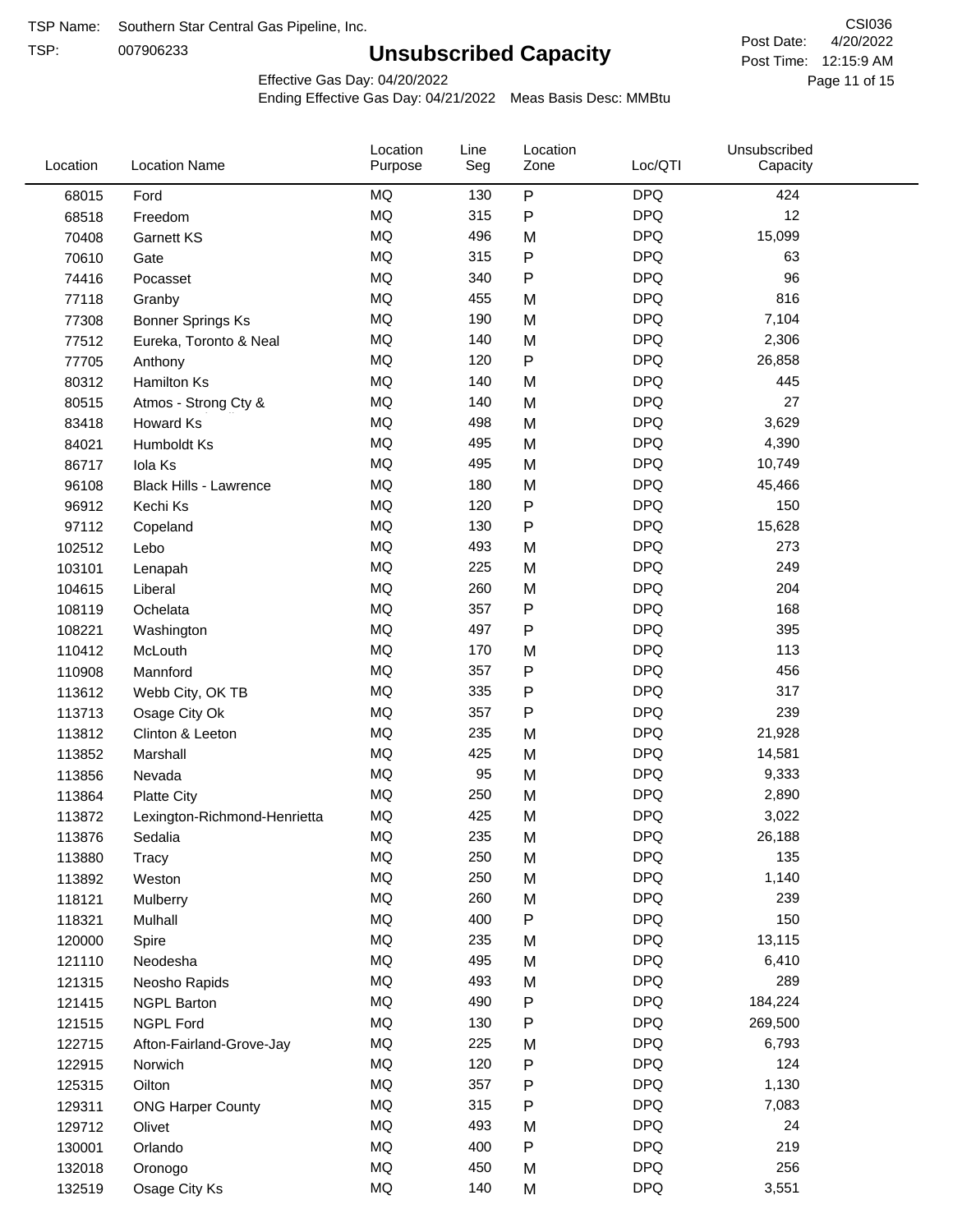TSP:

# **Unsubscribed Capacity**

4/20/2022 Page 12 of 15 Post Time: 12:15:9 AM CSI036 Post Date:

Effective Gas Day: 04/20/2022

| Location | <b>Location Name</b>             | Location<br>Purpose | Line<br>Seg | Location<br>Zone | Loc/QTI    | Unsubscribed<br>Capacity |  |
|----------|----------------------------------|---------------------|-------------|------------------|------------|--------------------------|--|
| 135533   | PEPL Princeton                   | MQ                  | 496         | M                | <b>DPQ</b> | 106,178                  |  |
| 135808   | Partridge                        | MQ                  | 130         | P                | <b>DPQ</b> | 134                      |  |
| 136701   | <b>Black Hills Reno</b>          | MQ                  | 130         | P                | <b>DPQ</b> | 12,912                   |  |
| 137550   | <b>Black Hills South Wichita</b> | MQ                  | 120         | P                | <b>DPQ</b> | 18,975                   |  |
| 139712   | Plattsburg                       | <b>MQ</b>           | 250         | M                | <b>DPQ</b> | 1,764                    |  |
| 145950   | Merino                           | <b>MQ</b>           | 490         | P                | <b>DPQ</b> | 156                      |  |
| 150418   | Ramona                           | <b>MQ</b>           | 357         | Ρ                | <b>DPQ</b> | 396                      |  |
| 151525   | Reading                          | <b>MQ</b>           | 140         | M                | <b>DPQ</b> | 20                       |  |
| 154501   | Nelagoney                        | <b>MQ</b>           | 334         | P                | <b>DPQ</b> | 179                      |  |
| 157025   | Severy                           | <b>MQ</b>           | 498         | M                | <b>DPQ</b> | 142                      |  |
| 163100   | Superior                         | MQ                  | 265         | M                | <b>DPQ</b> | 336                      |  |
| 164725   | Sylvia                           | MQ                  | 130         | P                | <b>DPQ</b> | 141                      |  |
| 168112   | Transwestern Canadian - Del.     | <b>MQ</b>           | 458         | P                | <b>DPQ</b> | 230,000                  |  |
| 168612   | Chetopa & Rural                  | <b>MQ</b>           | 260         | M                | <b>DPQ</b> | 678                      |  |
| 168620   | Edna & Bartlett                  | <b>MQ</b>           | 260         | M                | <b>DPQ</b> | 248                      |  |
| 172812   | Conner Area                      | <b>MQ</b>           | 195         | M                | <b>DPQ</b> | 139                      |  |
| 172820   | Easton & Lowemont                | MQ                  | 195         | M                | <b>DPQ</b> | 223                      |  |
| 172822   | Savonburg & Elsmore              | MQ                  | 95          | M                | <b>DPQ</b> | 600                      |  |
| 172828   | <b>Fall River</b>                | <b>MQ</b>           | 498         | M                | <b>DPQ</b> | 378                      |  |
| 172832   | Galesburg                        | MQ                  | 495         | M                | <b>DPQ</b> | 191                      |  |
| 172834   | Atmos Energy - Olathe            | MQ                  | 190         | M                | <b>DPQ</b> | 23,240                   |  |
| 172836   | Havana                           | <b>MQ</b>           | 117         | M                | <b>DPQ</b> | 54                       |  |
| 172838   | Hillsdale                        | <b>MQ</b>           | 235         | M                | <b>DPQ</b> | 202                      |  |
| 172844   | Jarbalo                          | <b>MQ</b>           | 170         | M                | <b>DPQ</b> | 146                      |  |
| 172848   | Kickapoo                         | <b>MQ</b>           | 250         | M                | <b>DPQ</b> | 241                      |  |
| 172855   | Liberty                          | MQ                  | 260         | M                | <b>DPQ</b> | 2,880                    |  |
| 172857   | Linwood                          | <b>MQ</b>           | 195         | M                | <b>DPQ</b> | 330                      |  |
| 172860   | Mc Cune                          | <b>MQ</b>           | 260         | M                | <b>DPQ</b> | 242                      |  |
| 172862   | Moorehead                        | <b>MQ</b>           | 495         | M                | <b>DPQ</b> | 32                       |  |
| 172864   | Moorehead Rural                  | MQ                  | 495         | M                | <b>DPQ</b> | 1,014                    |  |
| 172866   | Mound Valley                     | <b>MQ</b>           | 260         | M                | <b>DPQ</b> | 101                      |  |
| 172870   | Niotaze                          | MQ                  | 117         | М                | <b>DPQ</b> | 351                      |  |
| 172880   | <b>Pleasant Valley</b>           | MQ                  | 180         | M                | <b>DPQ</b> | 24                       |  |
| 172885   | Reno Area                        | $\sf{MQ}$           | 195         | M                | <b>DPQ</b> | 36                       |  |
| 172892   | Wyandotte                        | MQ                  | 190         | M                | <b>DPQ</b> | 10,018                   |  |
| 172944   | Coffeyville Area                 | MQ                  | 260         | M                | <b>DPQ</b> | 138,016                  |  |
| 173214   | Uniontown                        | MQ                  | 95          | M                | <b>DPQ</b> | 276                      |  |
| 176819   | Viola                            | MQ                  | 120         | P                | <b>DPQ</b> | 120                      |  |
| 180311   | Wakita                           | MQ                  | 315         | Ρ                | <b>DPQ</b> | 74                       |  |
| 181013   | Walton                           | MQ                  | 140         | M                | <b>DPQ</b> | 138                      |  |
| 181715   | Wann                             | MQ                  | 225         | M                | <b>DPQ</b> | 65                       |  |
| 223001   | Atchison Eng Defense Ind Plt     | MQ                  | $90\,$      | M                | <b>DPQ</b> | 137                      |  |
| 224501   | <b>ICI Chemical Plant</b>        | MQ                  | 450         | M                | <b>DPQ</b> | 1,880                    |  |
| 225001   | Augusta Sewage Plant             | MQ                  | 295         | Ρ                | <b>DPQ</b> | 63                       |  |
| 243501   | <b>Beech Aircraft Plant</b>      | MQ                  | 120         | Ρ                | <b>DPQ</b> | 5,725                    |  |
| 253001   | Roenbaugh Lease Irrigation       | MQ                  | 130         | Ρ                | <b>DPQ</b> | 107                      |  |
| 266001   | Boeing No 2 Plant                | MQ                  | 120         | Ρ                | <b>DPQ</b> | 16,419                   |  |
| 274001   | Pleasant Valley Irr.             | MQ                  | 130         | Ρ                | <b>DPQ</b> | 233                      |  |
| 285501   | <b>Buildex Haydite Plant</b>     | MQ                  | 250         | M                | <b>DPQ</b> | 8,075                    |  |
|          |                                  |                     |             |                  |            |                          |  |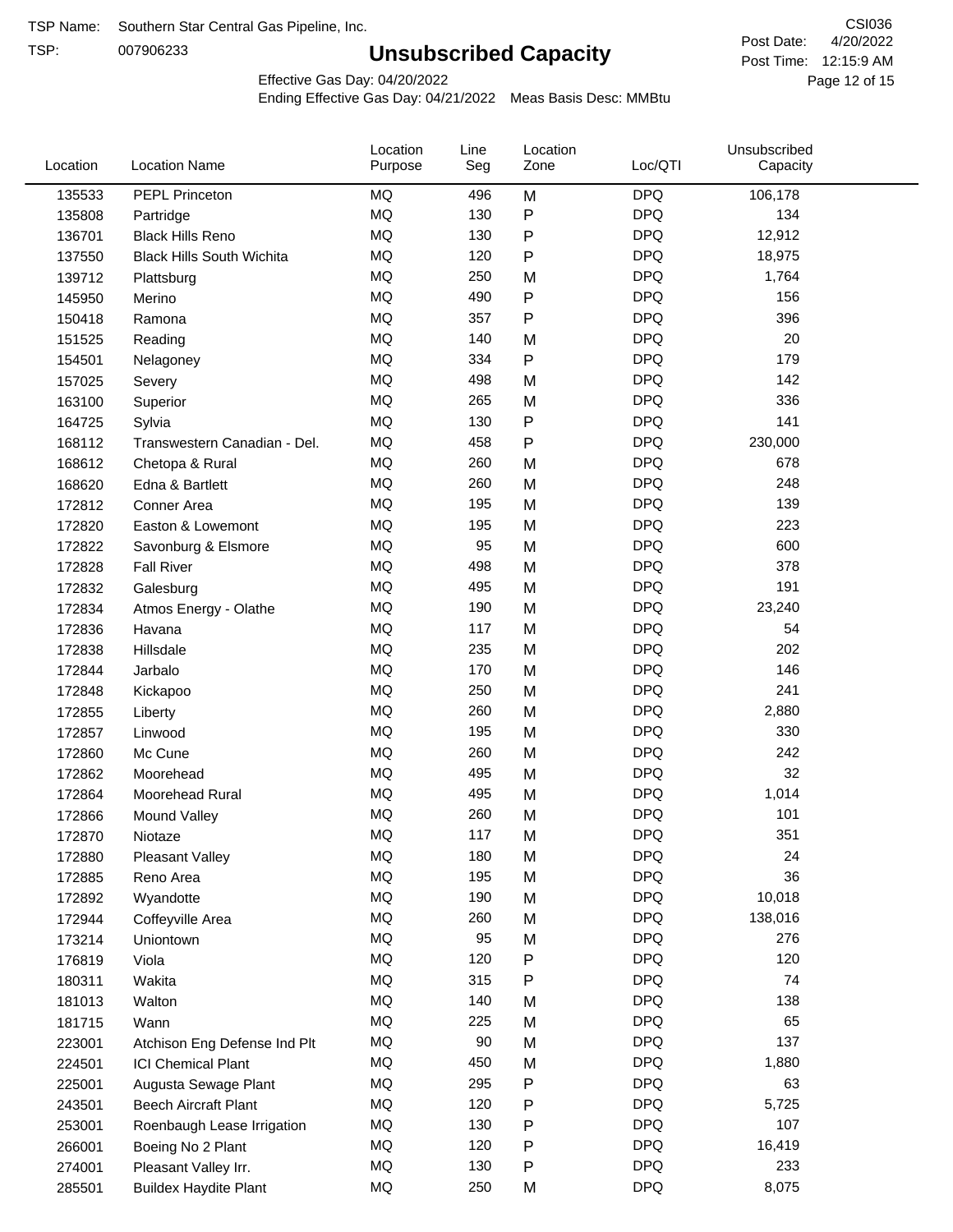TSP:

# **Unsubscribed Capacity**

4/20/2022 Page 13 of 15 Post Time: 12:15:9 AM CSI036 Post Date:

Effective Gas Day: 04/20/2022

| Location | <b>Location Name</b>             | Location<br>Purpose | Line<br>Seg | Location<br>Zone | Loc/QTI    | Unsubscribed<br>Capacity |  |
|----------|----------------------------------|---------------------|-------------|------------------|------------|--------------------------|--|
| 290301   | So Ks & Ok Rr Depot Store &      | MQ                  | 177         | M                | <b>DPQ</b> | $\overline{2}$           |  |
| 297501   | Cargill Salt                     | MQ                  | 315         | P                | <b>DPQ</b> | 639                      |  |
| 298001   | Carlson Prodts Mfg Plant         | MQ                  | 120         | Ρ                | <b>DPQ</b> | 185                      |  |
| 303701   | Central Plain Feedyard           | MQ                  | 315         | Ρ                | <b>DPQ</b> | 151                      |  |
| 310001   | Church SW Irrigation             | MQ                  | 130         | Ρ                | <b>DPQ</b> | 60                       |  |
| 329401   | Phillips 66 Ponca City Refinery  | MQ                  | 335         | Ρ                | <b>DPQ</b> | 10,000                   |  |
| 332501   | Lawrence Plt Atmos               | MQ                  | 195         | M                | <b>DPQ</b> | 64,427                   |  |
| 334101   | Copeland RE Irrigation           | MQ                  | 130         | P                | <b>DPQ</b> | 60                       |  |
| 354001   | Derstein Irrigation              | MQ                  | 130         | P                | <b>DPQ</b> | 60                       |  |
| 355001   | Detrixhe S Irrigation            | MQ                  | 458         | P                | <b>DPQ</b> | 66                       |  |
| 363001   | Wilroads Irrigation              | MQ                  | 130         | Ρ                | <b>DPQ</b> | 534                      |  |
| 378501   | <b>Empire Riverton</b>           | MQ                  | 260         | M                | <b>DPQ</b> | 32,727                   |  |
| 378502   | <b>Empire Energy Center</b>      | MQ                  | 455         | M                | <b>DPQ</b> | 99,068                   |  |
| 378503   | <b>Empire Stateline South</b>    | MQ                  | 260         | M                | <b>DPQ</b> | 35,000                   |  |
| 378504   | <b>Empire Stateline North</b>    | MQ                  | 260         | M                | <b>DPQ</b> | 61,589                   |  |
| 383501   | <b>FMC Chemical Plant</b>        | MQ                  | 195         | M                | <b>DPQ</b> | 4,709                    |  |
| 385001   | Farley Machine Shop              | MQ                  | 45          | P                | <b>DPQ</b> | 61                       |  |
| 387001   | PCS Phosphate                    | MQ                  | 260         | M                | <b>DPQ</b> | 1,255                    |  |
| 388001   | Dodge City Plt Koch Nitrogen     | MQ                  | 130         | P                | <b>DPQ</b> | 53,235                   |  |
| 411501   | <b>Gaines FD Burkett Lease</b>   | MQ                  | 140         | M                | <b>DPQ</b> | 262                      |  |
| 428601   | Glacier Mckee-Miller-Thrall-Ma   | MQ                  | 140         | M                | <b>DPQ</b> | 126                      |  |
| 433001   | Goodyear Topeka Tire Plant       | MQ                  | 180         | M                | <b>DPQ</b> | 5,724                    |  |
| 435501   | <b>Gospel Church Building</b>    | MQ                  | 195         | M                | <b>DPQ</b> | 2                        |  |
| 441300   | Kansas Hugoton                   | 7S                  | 130         | Ρ                | SGQ        | 54,555                   |  |
| 442350   | Sedalia @ Ottawa                 | 7S                  | 235         | M                | SGQ        | 904                      |  |
| 442351   | Little Mo                        | 7S                  | 235         | M                | SGQ        | 0                        |  |
| 443150   | <b>Straight Blackwell</b>        | 7S                  | 315         | P                | SGQ        | 0                        |  |
| 443151   | Waynoka Lateral                  | 7S                  | 315         | Ρ                | SGQ        | 102,337                  |  |
| 443152   | Straight Blackwell @ Beaver      | 7S                  | 315         | Ρ                | SGQ        | 47,725                   |  |
| 443800   | <b>Edmond Blackwell</b>          | 7S                  | 380         | P                | SGQ        | 839                      |  |
| 443851   | <b>LS385 Delivery Constraint</b> | 7S                  | 385         | Ρ                | SGQ        | 134,541                  |  |
| 444001   | West Edmond                      | 7S                  | 400         | Ρ                | SGQ        | 2,440                    |  |
| 444003   | South Maysville Delivery         | 7S                  | 400         | Ρ                | SGQ        | 105,412                  |  |
| 444550   | Saginaw CS Area Deliveries       | $7\mathrm{S}$       | 455         | M                | SGQ        | 71,239                   |  |
| 444580   | Canadian Blackwell               | 7S                  | 458         | P                | SGQ        | 0                        |  |
| 444581   | Canadian Blackwell @             | 7S                  | 458         | Ρ                | SGQ        | 118,611                  |  |
| 444582   | Canadian Blackwell @ Mutual      | 7S                  | 458         | Ρ                | SGQ        | 0                        |  |
| 444901   | <b>Rawlins Hesston Delivery</b>  | 7S                  | 490         | Ρ                | SGQ        | 121,424                  |  |
| 444902   | <b>Riner Delivery</b>            | 7S                  | 490         | Ρ                | SGQ        | 184,693                  |  |
| 445538   | Montezuma CS                     | MV                  | 130         | P                | <b>MLQ</b> | 56,201                   |  |
| 445569   | <b>Riner CS</b>                  | MV                  | 490         | Ρ                | <b>MLQ</b> | 1,000                    |  |
| 445577   | Levant CS                        | MV                  | 490         | Ρ                | <b>MLQ</b> | 1,384                    |  |
| 449003   | Edmond CS w/o OK                 | MV                  | 400         | Ρ                | <b>MLQ</b> | 1,763                    |  |
| 462001   | <b>Heartland Cement Plant</b>    | MQ                  | 495         | M                | <b>DPQ</b> | 1,046                    |  |
| 465001   | Herzog Cont                      | MQ                  | 250         | M                | <b>DPQ</b> | 3,000                    |  |
| 495501   | Kanopolis Salt Plt Independent   | MQ                  | 265         | M                | <b>DPQ</b> | 61                       |  |
| 519501   | Richie/Ripley                    | MQ                  | 120         | Ρ                | <b>DPQ</b> | 448                      |  |
| 522502   | Lawrence Power Plt               | MQ                  | 180         | M                | <b>DPQ</b> | 138,069                  |  |
| 526001   | Ks Pen Boiler                    | MQ                  | 195         | M                | <b>DPQ</b> | 805                      |  |
|          |                                  |                     |             |                  |            |                          |  |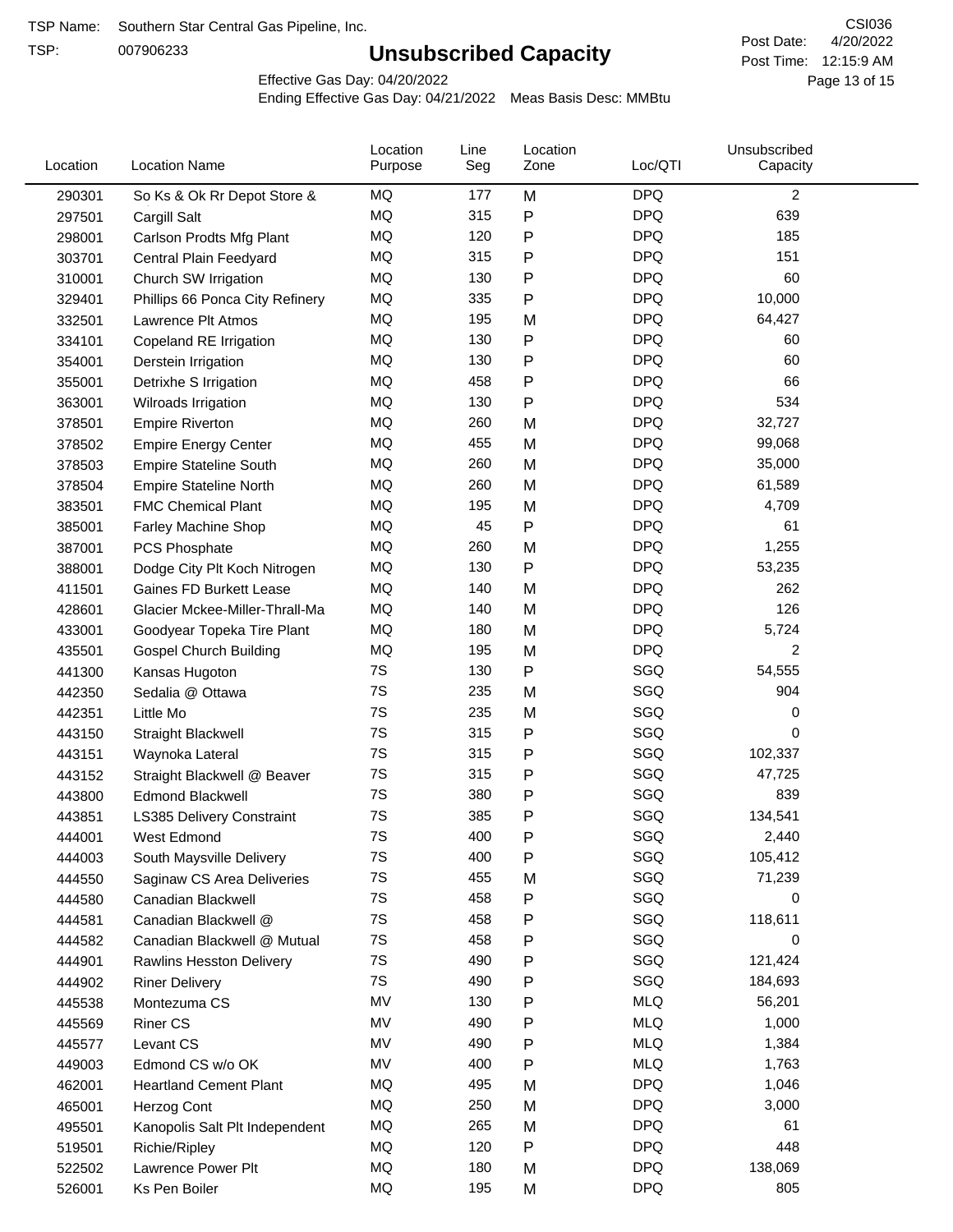TSP:

# **Unsubscribed Capacity**

4/20/2022 Page 14 of 15 Post Time: 12:15:9 AM CSI036 Post Date:

Effective Gas Day: 04/20/2022

| Location | <b>Location Name</b>                     | Location<br>Purpose | Line<br>Seg | Location<br>Zone | Loc/QTI    | Unsubscribed<br>Capacity |  |
|----------|------------------------------------------|---------------------|-------------|------------------|------------|--------------------------|--|
| 526201   | Ks Pen Kitchen                           | MQ                  | 195         | M                | <b>DPQ</b> | 626                      |  |
| 527502   | <b>Black Hills- Lawrence Service</b>     | MQ                  | 195         | M                | <b>DPQ</b> | 46                       |  |
| 527701   | <b>Black Hills- Matfield Green</b>       | <b>MQ</b>           | 140         | M                | <b>DPQ</b> | 61                       |  |
| 527702   | <b>Black Hills- Towanda Service</b>      | MQ                  | 300         | M                | <b>DPQ</b> | 48                       |  |
| 527704   | <b>Black Hills-Wellington</b>            | MQ                  | 333         | Ρ                | <b>DPQ</b> | 48                       |  |
| 527705   | <b>Black Hills- Belle Plaine Service</b> | MQ                  | 333         | P                | <b>DPQ</b> | 84                       |  |
| 527706   | <b>Black Hills- S Wichita</b>            | MQ                  | 120         | Ρ                | <b>DPQ</b> | 5                        |  |
| 541001   | Kimmi Lumber Sawmill                     | <b>MQ</b>           | 90          | M                | <b>DPQ</b> | 137                      |  |
| 544101   | Knight Feedlot                           | MQ                  | 265         | M                | <b>DPQ</b> | 138                      |  |
| 545801   | Jayhawk Chemical Plant                   | MQ                  | 260         | M                | <b>DPQ</b> | 2,313                    |  |
| 560001   | Leavenworth Co Shop Heating              | MQ                  | 195         | M                | <b>DPQ</b> | 10                       |  |
| 571001   | <b>Bunge Milling Grain Dryer</b>         | MQ                  | 90          | M                | <b>DPQ</b> | 2,354                    |  |
| 588701   | Lyons Wtr Pump Station                   | <b>MQ</b>           | 45          | P                | <b>DPQ</b> | 61                       |  |
| 592501   | <b>MEC Machine Shop</b>                  | MQ                  | 177         | M                | <b>DPQ</b> | 186                      |  |
| 620001   | Langdon Pump Station                     | MQ                  | 130         | P                | <b>DPQ</b> | 1,000                    |  |
| 630204   | Ralph Green Powerplant                   | MQ                  | 235         | M                | <b>DPQ</b> | 19,500                   |  |
| 633001   | Mo State School Higginsville             | MQ                  | 425         | M                | <b>DPQ</b> | 164                      |  |
| 640001   | Monarch Humboldt Cem Plt                 | MQ                  | 495         | M                | <b>DPQ</b> | 8,127                    |  |
| 654101   | Mull Farms Irrigation                    | MQ                  | 130         | P                | <b>DPQ</b> | 186                      |  |
| 707001   | Oxford Alfala Dehy Plant                 | MQ                  | 333         | P                | <b>DPQ</b> | 647                      |  |
| 709501   | <b>ONEOK Hutchinson Frac Plt</b>         | MQ                  | 130         | Ρ                | <b>DPQ</b> | 11,186                   |  |
| 719001   | Petrolite Wax Refinery                   | <b>MQ</b>           | 357         | Ρ                | <b>DPQ</b> | 4,930                    |  |
| 720001   | Woolaroc Lodge Phillips F                | MQ                  | 357         | Ρ                | <b>DPQ</b> | 168                      |  |
| 725001   | Harrisonville Prod Phillips Pp           | MQ                  | 235         | M                | <b>DPQ</b> | 1,414                    |  |
| 725602   | Wichita Pump Sta Phillips Ppl            | MQ                  | 120         | P                | <b>DPQ</b> | 641                      |  |
| 731001   | Pines Int'l Dehy Plant                   | MQ                  | 195         | M                | <b>DPQ</b> | 273                      |  |
| 739001   | Danny D. & Susan J. Post                 | MQ                  | 130         | P                | <b>DPQ</b> | 60                       |  |
| 753501   | Quivira Country Club House               | MQ                  | 190         | M                | <b>DPQ</b> | 121                      |  |
| 753701   | <b>ONEOK Medford</b>                     | MQ                  | 458         | P                | <b>DPQ</b> | 44,700                   |  |
| 813001   | Wineteer School 260                      | MQ                  | 295         | Ρ                | <b>DPQ</b> | 203                      |  |
| 813401   | Grant School 497                         | MQ                  | 195         | M                | <b>DPQ</b> | 45                       |  |
| 815401   | Minneha Grade School 259                 | MQ                  | 120         | P                | <b>DPQ</b> | 185                      |  |
| 846001   | Smith D Irrigation                       | ΜQ                  | 265         | M                | <b>DPQ</b> | 61                       |  |
| 850001   | Snook M Irrigation                       | MQ                  | 130         | P                | <b>DPQ</b> | 44                       |  |
| 865001   | Southwest Elect Mfg Plant                | MQ                  | 400         | P                | <b>DPQ</b> | 394                      |  |
| 875001   | Stahl Spec Aluminum Alloy                | MQ                  | 235         | M                | <b>DPQ</b> | 4,936                    |  |
| 877001   | St Dept Boys Indust School               | MQ                  | 180         | M                | <b>DPQ</b> | 407                      |  |
| 910001   | <b>Total Ark City Oil Refinery</b>       | MQ                  | 333         | M                | <b>DPQ</b> | 203                      |  |
| 926501   | <b>Urschel DR Irrigation</b>             | MQ                  | 458         | P                | <b>DPQ</b> | 256                      |  |
| 928001   | Mcconnell Air Force Base                 | MQ                  | 295         | P                | <b>DPQ</b> | 7,803                    |  |
| 929201   | Ft. Leavenworth Army Base                | MQ                  | 250         | M                | <b>DPQ</b> | 18,888                   |  |
| 932001   | Leavenworth Penitentiary                 | MQ                  | 250         | M                | <b>DPQ</b> | 3,206                    |  |
| 934201   | Va Admin Center                          | MQ                  | 195         | M                | <b>DPQ</b> | 6,827                    |  |
| 962001   | Sunflower Electric - Judson              | MQ                  | 130         | P                | <b>DPQ</b> | 70,924                   |  |
| 990001   | Yost LM Irrigation                       | MQ                  | 265         | M                | <b>DPQ</b> | 61                       |  |
| 999000   | PMI - Prod to Mkt Interface              | MQ                  | 909         | Ρ                | <b>DPQ</b> | 0                        |  |
| 999000   | PMI - Prod to Mkt Interface              | M <sub>2</sub>      | 909         | M                | <b>RPQ</b> | 0                        |  |
| 999001   | Rawlins-Hesston P/M Interface            | MQ                  | 490         | P                | <b>DPQ</b> | 180,938                  |  |
| 999001   | Rawlins-Hesston P/M Interface            | M <sub>2</sub>      | 490         | M                | <b>RPQ</b> | 180,938                  |  |